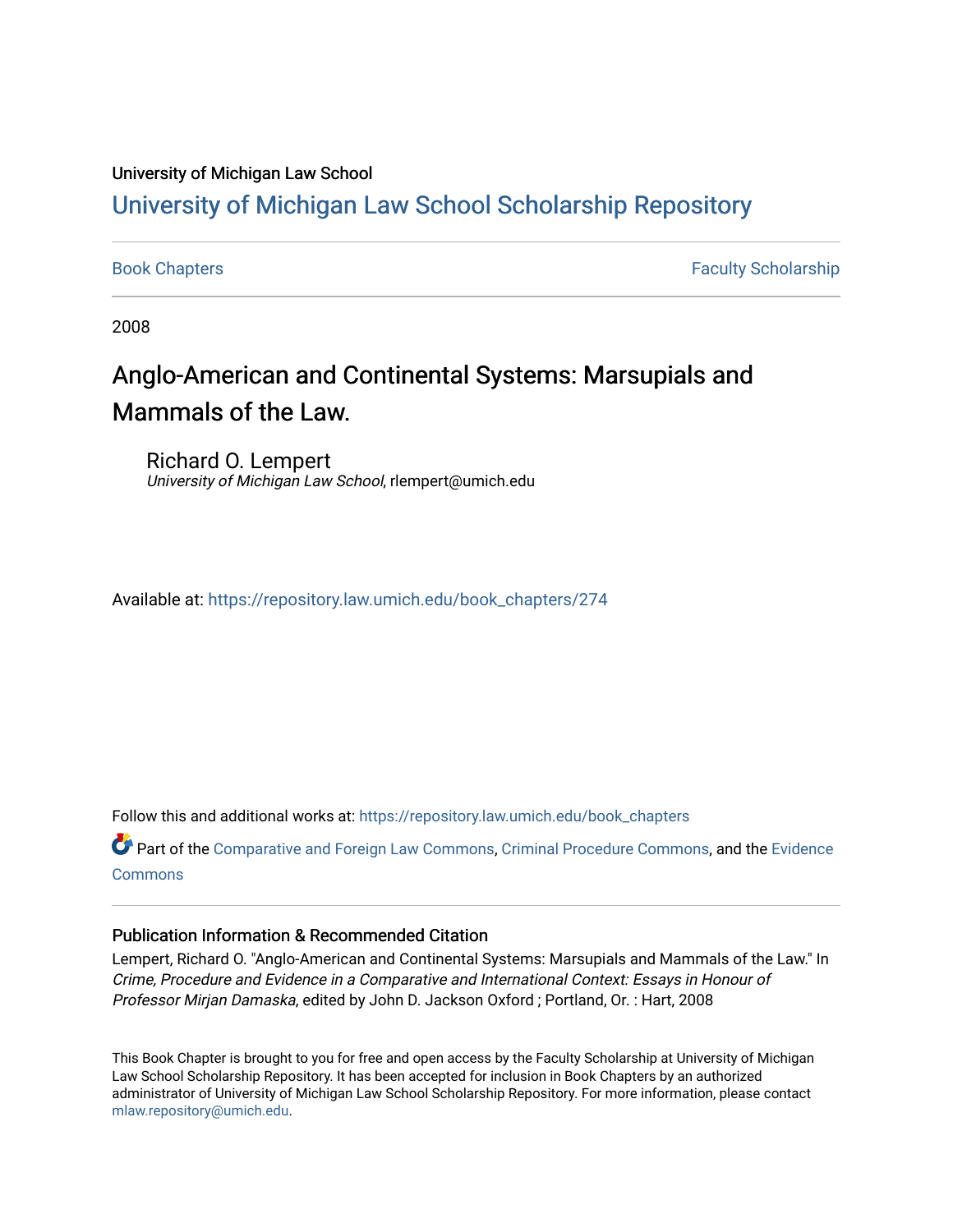## 20

# *Anglo-American and Continental Systems: Marsupials and Mammals of the Law*

#### RICHARD LEMPERT

WHEN PETER TILLERS invited me to participate in this *festschrift* for Mirjan Damaška, I proposed to write a short concluding essay reviewing the articles in this volume and drawing links between them Perhans I should have *festschrift* for Mirjan Damaška, I proposed to write a short concluding essay reviewing the articles in this volume and drawing links between them. Perhaps I should have anticipated that this would be no easy task, and maybe even have foreseen that it was an assignment I would eventually shun. I should have known that there would not be the six to eight articles I anticipated but the 17 that have been submitted. Had I thought more, I would have realised that there would be many people, myself included, who would seek both to honour Professor Damaška and the opportunity to bask in his reflected glory. I certainly should have realised that there would be no easy way to summarise everything submitted, for Professor Damaška's academic *corpus* is too diverse and scholars' views of even the same works are too different to allow for any easy synthesis of contributions commenting on or inspired by Damaška's scholarship. Some see Professor Damaška as a leading comparativist, some admire him for his work on criminal procedure and some, myself included, view Professor Damaška as an outstanding evidence scholar, who has managed the all too rare accomplishment of bringing truly new ideas to the study of evidence and procedure. Fortunately what daunted me did not daunt John Jackson and Maximo Langer, for they have, in their introduction, done a superb job of pulling together the separate themes of this volume's contributions, although I will point out that not even they could unify the articles herein under a single theme.1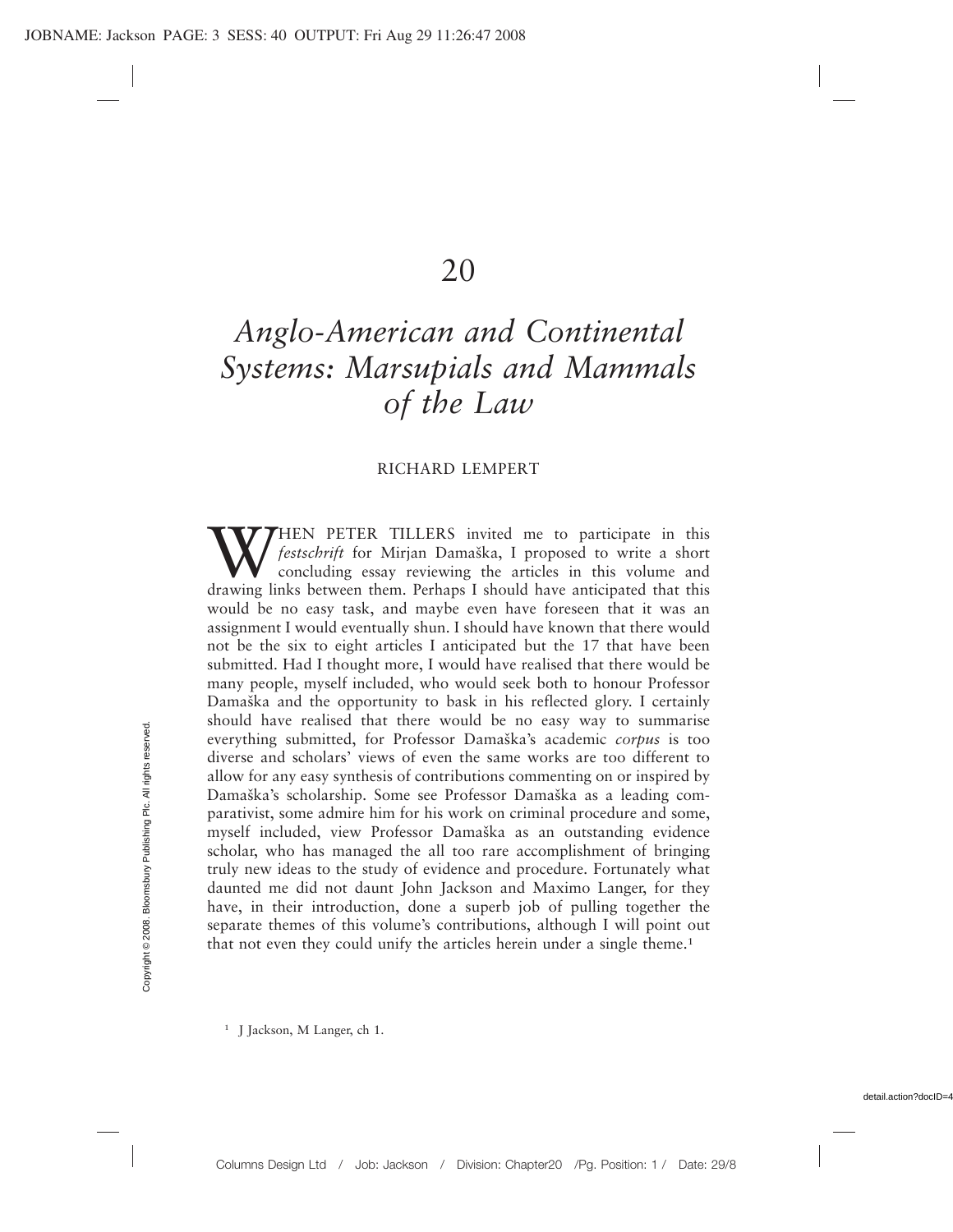So if I am not to attempt a synthesis, what can I contribute? First, I simply want to add to the chorus of admiration for Professor Damaška. My admiration for him goes back to the first work of his I read, his path-breaking book *The Faces of Justice and State Authority*. I had read nothing like it before, nor, I might add, have I seen its equal since. It is one of those rare works that allows one to see what are familiar issues, in this case differences between Anglo-American and Continental legal systems, in a new light. Once viewed in this light, matters are never the same. In particular, by breaking down what had become fixed and sterile portraits of adversarial and inquisitorial systems, Professor Damaška helped his readers perceive and make sense of variations within and common features across Anglo-American and Continental justice systems. He did so by highlighting features that were either imperceptible or puzzling when viewed from within the confines of the received adversarial-inquisitorial dichotomy.

Professor Damaška first learned law abroad, and English is a second language to him. His work on comparative evidentiary and procedural law thus builds on certain (dare I say 'unfair') advantages Professor Damaška has over most of us who labour in evidence law's vineyards. He has a deep knowledge of Continental legal systems and the contexts in which they function, a level of knowledge to which few Americans even aspire. Also he writes English far better than almost all who acquired the language at a mother's knee. The freshness of his insights is matched, and perhaps enabled, by the freshness of his prose. For example:

To consider forms of justice in monadic isolation from their social and economic context is – for many purposes – like playing *Hamlet* without the Prince.2

and

Yet because [the opposing lawyer's] accounts are contrary in nature, the initial polarity created by the two evidentiary scenarios is preserved. Thus, as in a car driving at night, two narrow beams continue to illuminate the world presented to the adjudicator from the beginning until the end of trial.3

What American-born legal academic would, or could, write this way?

By receiving his initial legal training abroad, Professor Damaška avoided the downside of being taught to 'think like a lawyer'. Rather his thinking has been shaped by what he has observed and not by any ends he has aimed at. His is a Holmesean view of law, based on observation and experience; not logic. One reason Professor Damaška's insights are fresh is that he makes no attempt to fit Continental and Anglo-American legal

<sup>2</sup> M Damaška, *The Faces of Justice and State Authority* (New Haven, Yale University Press, 1986) 7.

<sup>3</sup> M Damaška, *Evidence Law Adrift* (New Haven, Yale University Press, 1997) 92.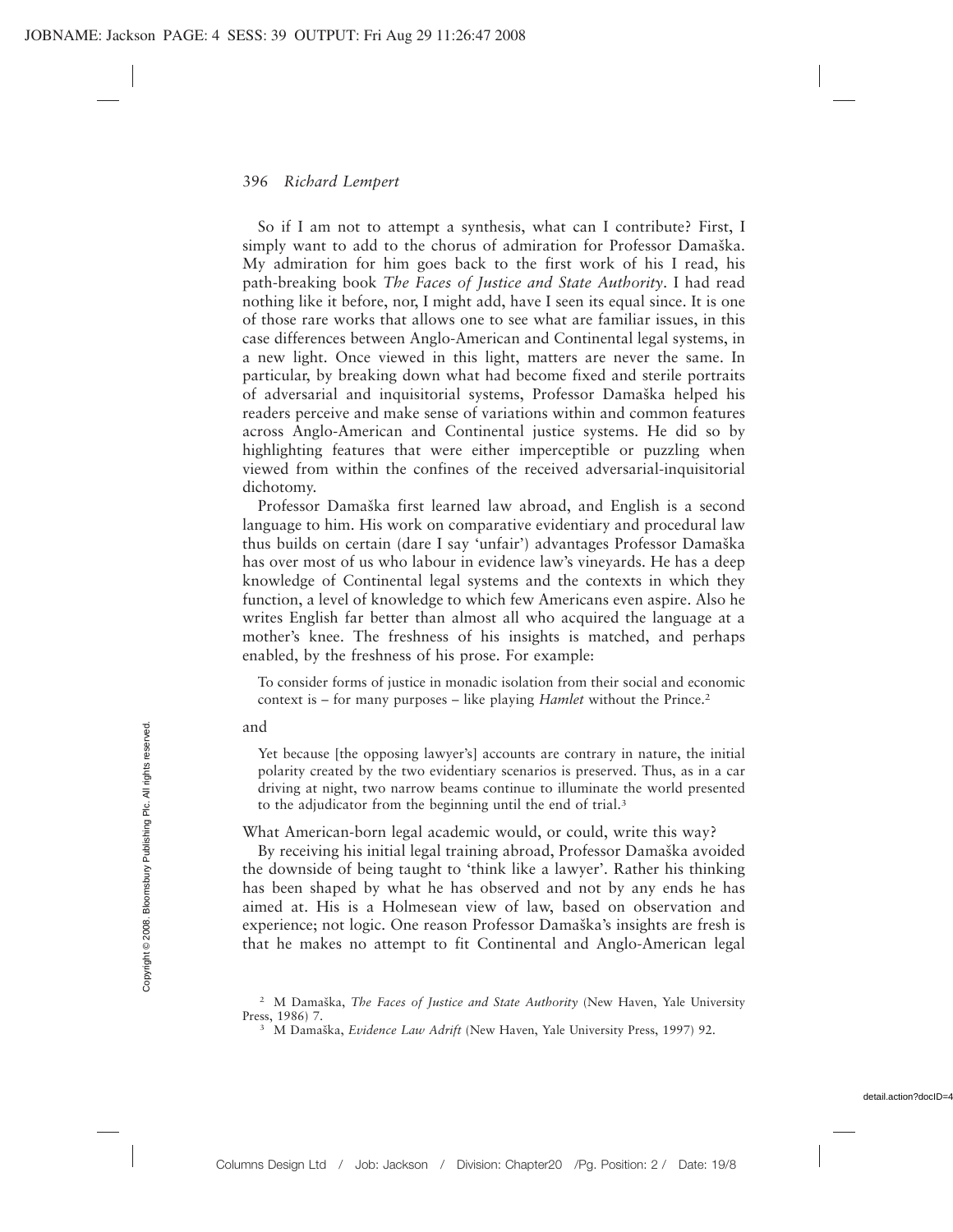systems into any boxes other than those boxes into which they seem empirically to fit best. Indeed, the Damaška who wrote *Faces of Justice* is more of a sociologist than a lawyer. Only those who confuse empirical analysis with quantitative data would not recognise this, for *Faces of Justice* is empirical at its core. It tells a sociological story linking the structure of legal procedure, and especially the trial, with the development of political authority and the goals of states. The theses it advances are not rigorously tested in accord with the canons of social science, but their broad outline so well fits facts we think we know that it is easy to find Professor Damaška's narrative compelling.

I hesitate to tread the fields Professor Damaška has sown, for my knowledge of comparative law and of European legal procedure pales next to his, but the temptation to follow Professor Damaška's example and think sociologically about the structure of the Anglo-American and Continental legal systems is more than I wish to resist. Like Professor Damaška, I shall construct, but cannot rigorously,test a sociological narrative of how Anglo-American and Continental legal systems function, but my starting point will be even further removed from the on the ground details of Anglo-American and Continental legal systems than Professor Damaška's ideal types, and my approach will suggest even more room for contingency in shaping the details of Anglo-American and Continental legal systems than his does. Without any necessary inconsistency with Professor Damaška's theorising, the perspective I shall offer will help explain why, as Professor Damaška recognises, his ideal types break down and overlap in practice. Also, the perspective I offer allows some speculation about how legal systems might develop in an increasingly international and global world.

To speak metaphorically, the Anglo American and Continental legal systems are the marsupials and mammals of the legal world. Because physical separation limited their competition with each other, marsupials in Australia and mammals in most of the rest of the world long ago took separate evolutionary paths. At the same time, despite local dominance, neither reproductive form entirely excluded the other. Viewed in one way marsupials and mammals are profoundly different; after all what is more fundamental than the developmental stage at which the young enter the world and the ways in which they are protected and nourished as they grow to self-sufficiency. Moreover, some life forms are unique to each – compare the kangaroo with any mammal of similar size, and remark on the lack of marsupial elephants. Yet in other ways many marsupials native to Australia are remarkably similar to mammals born elsewhere. Where ecology made the same demands, or offered the same opportunities, for survival, species that mirrored each other, like the marsupial thylacine and the mammal wolf, developed. Despite fundamental differences in reproduction and some surface differences in appearance, where marsupials and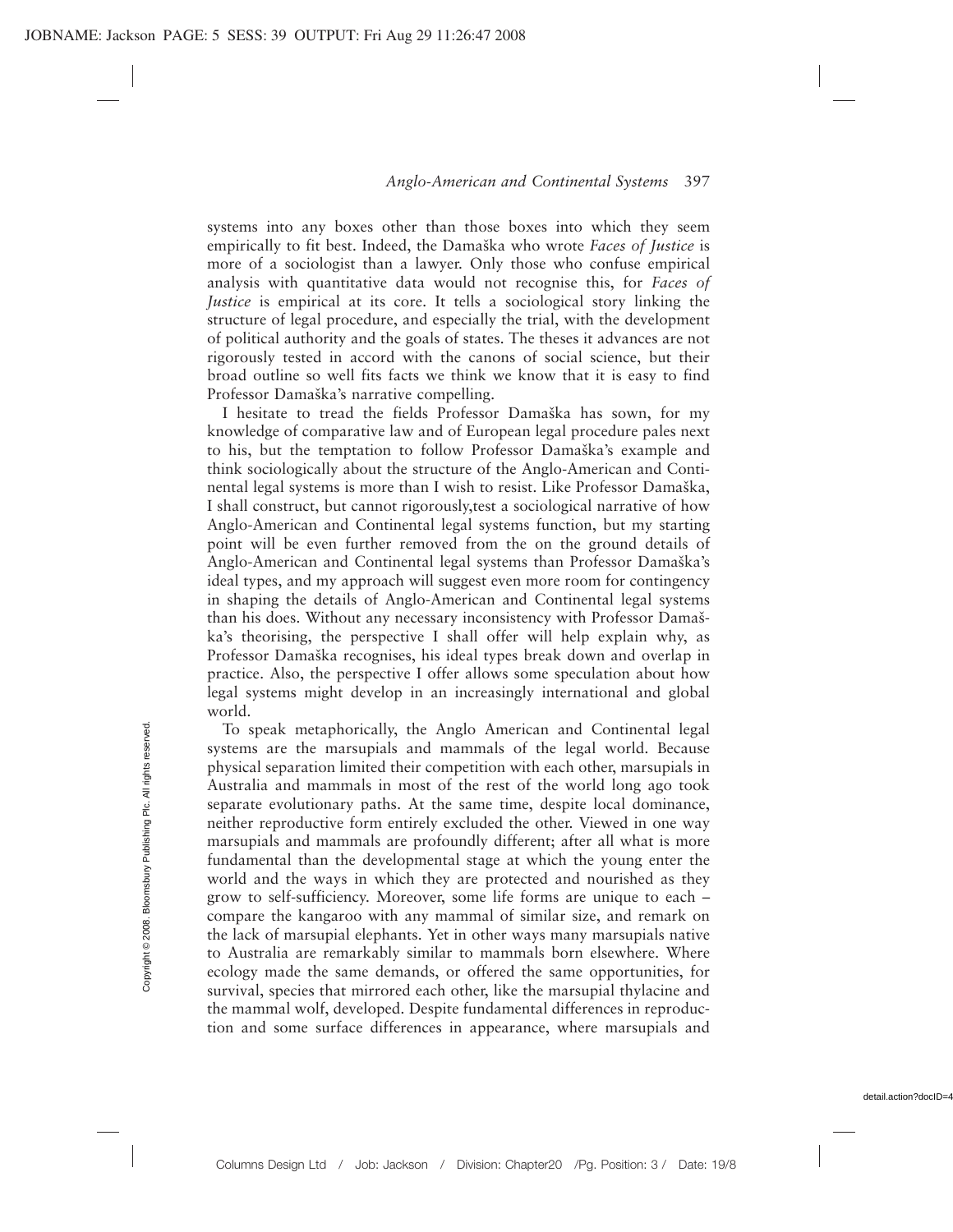mammals such as these filled the same ecological niche, they adapted in similar ways and shared the phenotypical characteristics most necessary for survival.4 In similar fashion Anglo-American and Continental modes of trial and legal action have developed, or so I shall argue, to fill similar niches. Despite obvious and in some ways deep differences in premises and appearance, to the extent that similar demands have been placed on them, Continental and Anglo-American legal systems have much of what matters most in common.

Professor Damaška in *Faces of Justice* spotlights differences in Continental and legal systems engendered by differences in the social ecology and histories of the states that spawned them. I shall focus on states more as societies than as political actors and from this perspective point to fundamental similarities in the Anglo-American and Continental systems, with particular attention to how cases are decided. More speculatively, I will question whether the association between state authority and ways of trying cases trials that Professor Damaška *Faces of Justice* illuminates is a necessary one. Perhaps Professor Damaška's more centrally-driven Continental states could have functioned well with a judicial system that looked much like the non-hierarchical conflict resolving Anglo-American approach to trial justice, while the latter states could have coupled their more diffuse vesting of political power with a more hierarchical policyoriented judiciary. Looking at existing practice one can only say that Professor Damaška tells a powerful story about why the association he posits is the more probable one. It is impossible to prove from the data at hand whether the association is necessary rather than plausible or likely. Indeed, I would not be surprised if a scholar as gifted as Professor Damaška could tell an opposite but equally convincing story were the facts on the ground reversed.

The perspective I shall write from is functionalism, an approach to understanding society that is seen as outdated by many American sociologists, although it has greater currency on the Continent.5 It is also the perspective most consistent with Professor Damaška's approach to explanation in *Faces of Justice*. Functionalism is teleological in nature because it seeks to explain social norms and structures by the ends they serve.<sup>6</sup>

<sup>4</sup> Wikipedia explains: 'An example of convergent evolution, the Thylacine showed many similarities to the members of the Candidae (dog) family of the Northern Hemisphere: sharp teeth, powerful jaws, raised heels and the same general body form. Since the Thylacine filled the same ecological niche in Australia as the dog family did elsewhere, it developed many of the same features. Despite this, it is unrelated to any of the Northern Hemisphere predators — its closest living relative is the Tasmanian Devil (*Sarcophilus harrisii*).' <http://en.wikipedia. org/wiki/Thylacine> accessed 19 June 2008.

<sup>5</sup> See, eg, N Luhmann, *Social Systems* (Stanford, Stanford University Press, 1995).

<sup>6</sup> See A Stinchcombe, *Constructing Social Theories* (Chicago, University of Chicago Press, 1987) ch 3.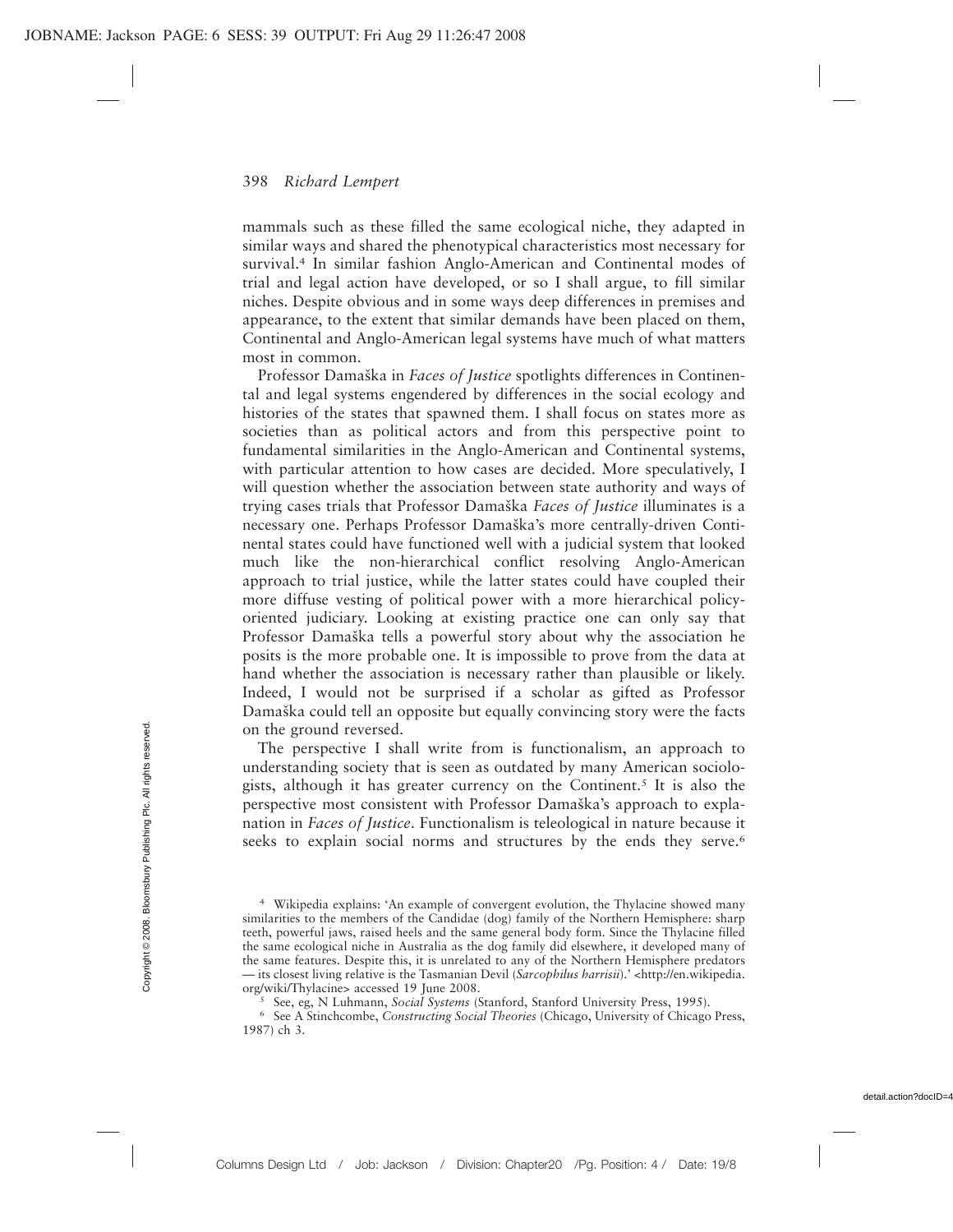Because it most often seeks to plausibly explain the status quo, functionalism is often regarded as a conservative approach to social analysis, but functionalism is more properly seen as an analytic perspective that entails no normative approval of the status quo, and a functional analysis need not be conservative in its implications. Functionalism is also sometimes regarded as circular, for the persistence of an institution is evidence that it fills an important social function. There is more substance to this claim than to the claim that functionalism is necessarily conservative, but this does not mean the functional perspective is wrong, nor does it exclude the positing and testing of hypotheses about the roles institutions play in society and the implications of change or variation in institutions.

Functional theory is associated most prominently with the work of the American sociologist Talcott Parsons.7 Parsons posited that there were four basic functions that a society, and the core institutions within a society, had to fill in order to survive. These were captured by the acronym AGIL, which stands for adaptation, goal attainment, integration and latency or, more commonly and more revealingly, pattern maintenance. At the societal level the economy was the core adaptive institution, the polity was core to goal attainment, cultural systems were fundamental to pattern maintenance and value systems, including especially legal institutions, were core to integration. No institution is, however, exclusively concerned with its associated core function. Economic, political and cultural systems also contribute to societal integration just as legal institutions contribute to adaptation, goal attainment and pattern maintenance.

What Parsons' functional perspective implies for the current discussion is that even if approaches to dispute processing on the Continent and in Anglo-American systems appear different, they each must efficaciously achieve similar ends relating to the binding of society together. To the extent that Continental and Anglo-American states exist in similar environments and face similar challenges, their legal systems will have to solve similar problems of social integration, and similarities in how they go about doing this can be expected even if, like marsupials and mammals, structural differences are apparent and in some ways fundamental. The functional perspective also suggests that the role and characteristics of the legal system will turn in part on the degree to which other institutional sectors contribute to social integration because what is crucial is meeting the systems' functional needs and not the particular way these needs are met. Thus, as Stewart Macaulay long ago showed, lawyers seldom play (or played) a major role in resolving business disputes, and litigation between businesses that deal regularly with each other is rare. This is because

<sup>7</sup> For a general statement of Parson's approach see T Parsons, *The Social System* (Glencoe, Free Press, 1951).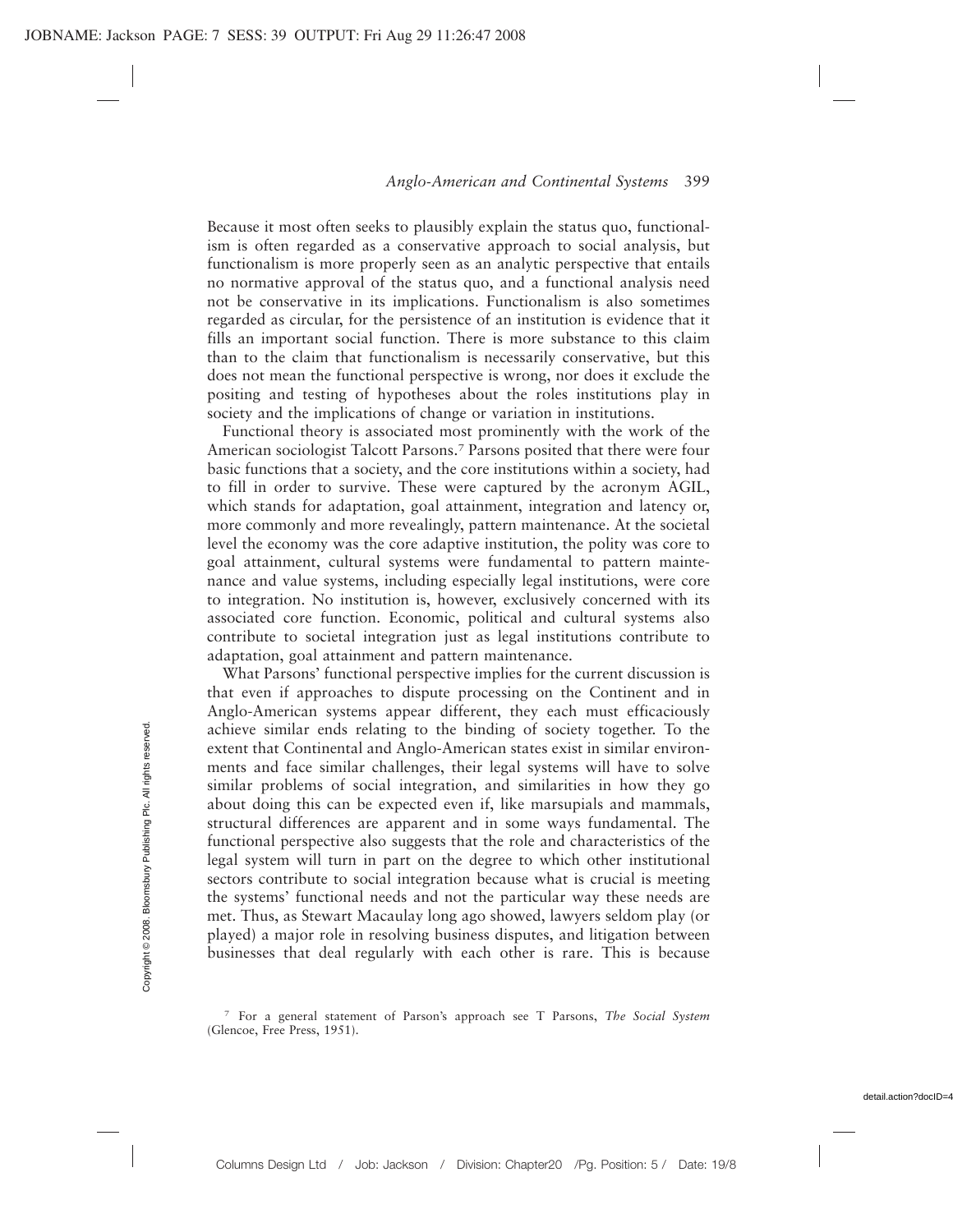economic incentives motivate parties to preserve their relationship, while litigation and its threat are likely to end it.<sup>8</sup> Similarly the rule of law largely disappears in some dictatorships because, for a time at least, brute force and the threat of force can maintain social integration. It is the implications of this functional perspective for comparative legal analysis that I wish to pursue here.

If the Continental and Anglo-American judicial systems play the same functional role in their various societies, one can expect that despite visible differences, there must be important respects, and perhaps the most fundamentally important respects, in which they are similar. For starters, as instruments of adjudication, courts are primarily concerned with resolving disputes in ways that will generally be regarded as legitimate. In post-Enlightenment Western societies this means that disputes must be resolved in accordance with pre-established legal norms by unbiased decision makers who have rationally evaluated the evidence available to them. In both the Anglo-American and Continental legal systems the norms brought to bear on disputes are in principle known in advance. In Continental systems this is obvious because the norms courts apply are embodied in legal codes. In the Anglo-American world the situation has seemed to some observers, particularly Continental observers, less clear, for only some norms that courts apply are embodied in codes while others are embedded in precedent. Moreover, Anglo-American systems assign key law-applying tasks to the jury, which Continental scholars, at least since Weber, have regarded as 'irrational', not in the sense of being crazy but in the sense of not following consistent rules.<sup>9</sup>

The differences between the two systems on these dimensions are, however, more apparent than real. In each system many fundamental norms, particularly norms regarding matters treated by the criminal law, track popular norms about right and wrong behaviour. In each system other norms may be poorly publicised or ambiguous as applied to certain facts, but they are not unknown or unknowable. Rather, professional legal training is thought to allow those so trained to identify and interpret relevant law through the investigation of codes, prior applications of the norms and canonical commentaries, which tend to be treatises in the Continental systems and high court pronouncements, including dicta, in the Anglo-American legal world. Juries, at least in theory, do little to change this situation, for they are not in the business of deciding what the law means. Their task is rather to find facts and state the legal conclusion

<sup>8</sup> S Macaulay, 'Non-Contractual Relations and Business: A Preliminary Study' (1963) 28 *American Sociological Review* 55–69.

<sup>9</sup> M Weber, M Rheinstein (ed), *On Law in Economy and Society*, (Cambridge, Harvard UP, 1954). See also A Kronman, *Max Weber* (Stanford, Stanford UP, 1983) and D Trubek, 'Max Weber on Law and the Rise of Capitalism' (1972) *Wisconsin Law Review* 720.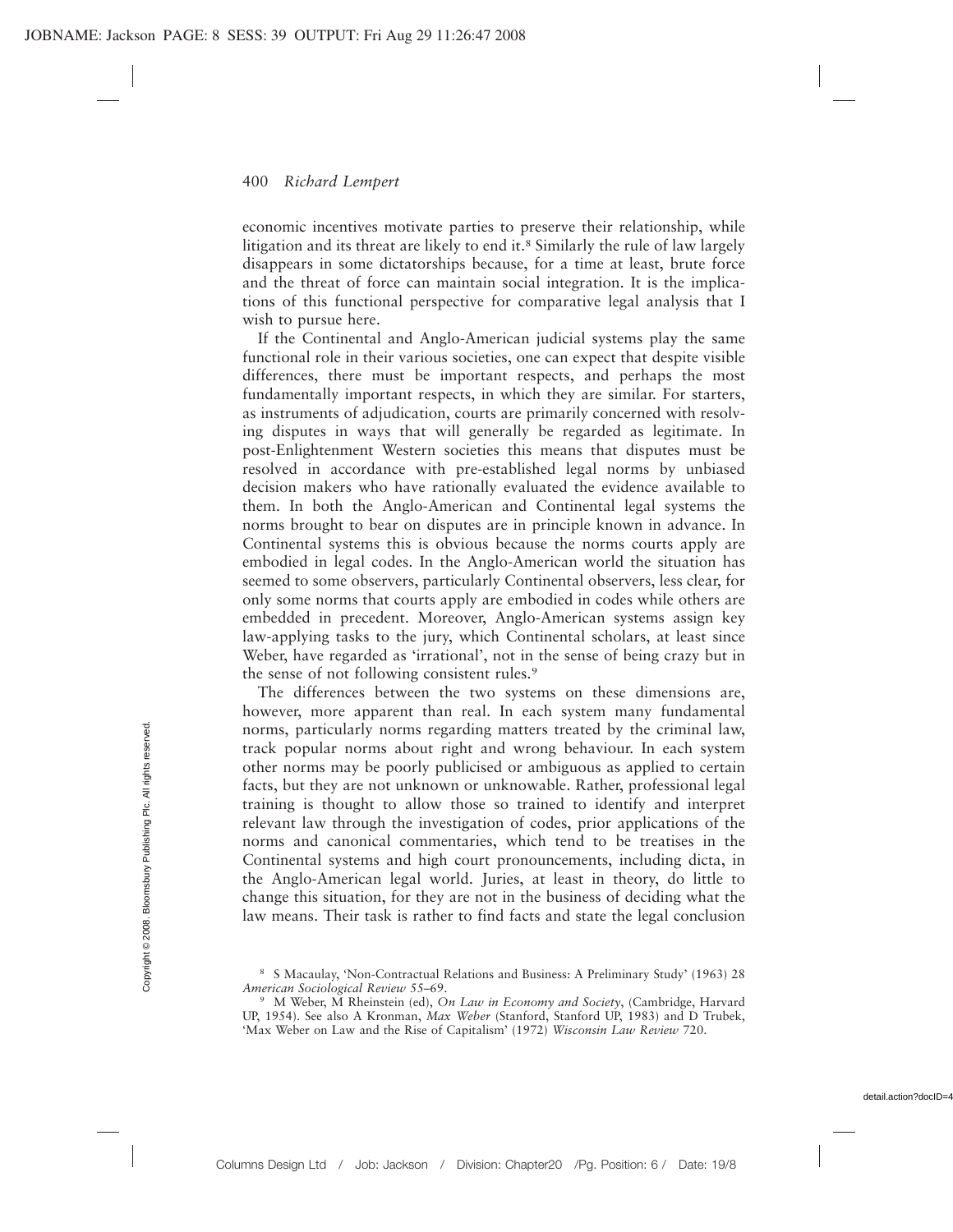these facts portend, given what they have been told about the law. While juries can and do leaven the law's commands with their sense of what is moral or just, the evidence since Kalven and Zeisel's path-breaking research<sup>10</sup> is that by and large juries take their legal role seriously and seldom render decisions that are legally indefensible.

A second similarity, also closely tied to concerns for legitimacy, is that both the Anglo-American and Continental systems are concerned with judicial competence and unbiasedness. In the Anglo-American system professional legal training, experience as a lawyer and modes of judicial selection are seen as guarantors of judicial competence, while the common sense of ordinary citizens and the virtues of group deliberation are presumed to make juries capable of rationally judging the facts before them. In Continental systems, judicial competence is guaranteed by extended professional training designed explicitly to produce judges, by the structure of judging as a professional career and by multi-judge and mixed professional/lay judge courts, especially in important cases. Unbiasedness is guaranteed in the American system by norms that separate the judiciary from the 'political' branches of government, by rules for judicial recusal and by allowing litigants to vet jurors and challenge those whose neutrality seems questionable. In the Continental system, making judging a career track separate from prosecution and private lawyering, together with professional judicial training, is thought to promote judicial neutrality along with competence.

In neither system need the assumptions of competent and impartial judging always hold. From a functional standpoint all that matters is that people ordinarily believe they do. If people believe courts are fair and competent, the judicial resolution of disputes will be presumed legitimate, allowing courts and the law to play the integrative role that state and society require.

A third element essential to the legitimacy of court verdicts and hence to the likelihood that legal institutions will fill their integrative function is the requirement that court decisions be based on the rational evaluation of reliable evidence. This too is a demand placed on both Anglo-American and Continental legal systems, but ideas about what evidence is reliable and what it means to evaluate evidence rationally may vary with location and over time. For example, in England before 1215 belief in the reality of divine intervention made trial by ordeal and trial by battle apparently

<sup>10</sup> H Kalven Jr and H Zeisel, *The American Jury* (Chicago, Univ of Chicago Press, 1966). Although the Kalven and Zeisel study was done some years ago, its results have held up well over time. See, eg, N Vidmar and V Hans, 'The American Jury at Twenty-Five Years' (1991) 16 *Law & Social Inquiry* 323; see also T Eisenberg *et al*, 'Judge–Jury Agreement in Criminal Cases: A Partial Replication of Kalven and Zeisel's *The American Jury*' (2005) 2 *Journal of Empirical Legal Studies* 171.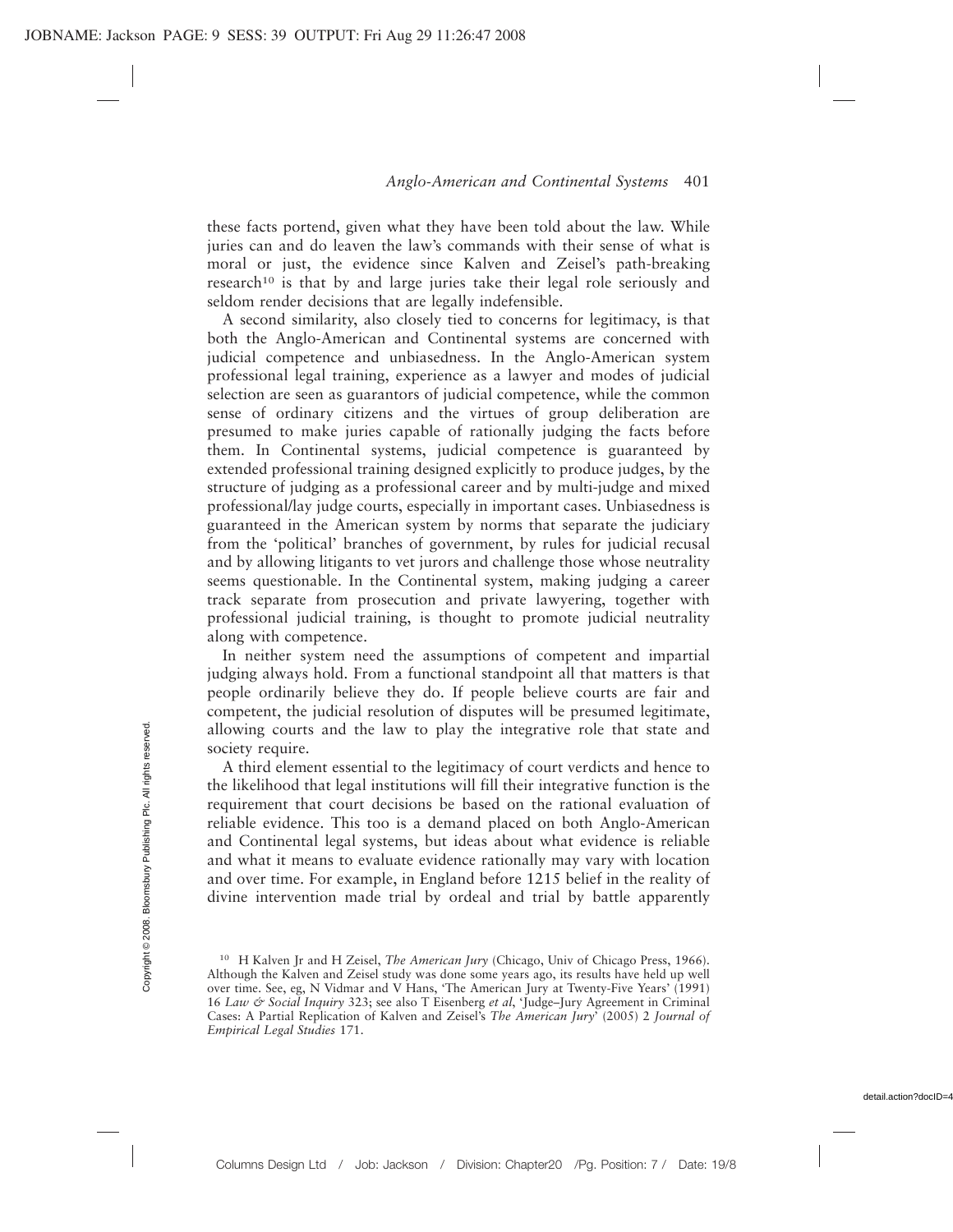rational ways of determining guilt and deciding legal disputes. After 1215, however, when decrees of the Fourth Lateran Council barred priests from giving ritual blessings as preludes to common ordeals and trial by battle, these modes of resolving disputes fell out of favour in England, although trial by ordeal had surprising persistence on the Continent. The two systems also differed in the weight they were willing to give confessions obtained through torture and hence in their use of torture to secure confessions.

Post-Enlightenment, there has been considerable convergence about what it means to decide a legal claim rationally and, I would argue, for a long while there has been no great difference between Continental and Anglo-American systems on this score. Both systems presume there is a true state of affairs that can be best determined by first collecting reliable evidence that bears on the existence of whatever state legal norms problematise, and then dispassionately evaluating that evidence in light of what is known about how people act and how the world works. The systems do, however, differ somewhat in their judgments of the relative reliability of kinds of evidence, and they differ even more in the processes that they see as most conducive to the marshalling and rational evaluation of evidence.

Hearsay is the iconic example of how systems can differ in their judgment of what evidence is reliable. Hearsay is presumed barred in Anglo-American systems and allowed on the Continent. In practice, however, differences in the treatment of hearsay are not that great. Anglo-American evidence law has proliferated exceptions that admit hearsay, and even where exceptions do not neatly fit statements offered, trial courts will often find some way to admit hearsay that judges think reliable. Continental systems, on the other hand, often treat hearsay with suspicion, discounting it when it is not corroborated by other evidence, and in one Continental system, Italy, theoretical barriers to admitting hearsay appear similar to what they are in the United States and England. This convergence is not surprising, for there is little reason to believe that hearsay is, in fact, more or less probative depending on whether it is gathered in England, in the United States or on the Continent, nor is there reason to believe that experience with hearsay will lead Anglo-American and Continental thinkers to differ substantially in their views of the probative force of particular pieces of hearsay evidence. If the probative value of a hearsay statement is likely to seem similar to Continental and Anglo-American observers, the functional perspective suggests that there will be considerable on-the-ground similarity in how that statement is treated despite different traditions. Giving weight to apparently reliable hearsay and discounting or refusing to consider unreliable hearsay is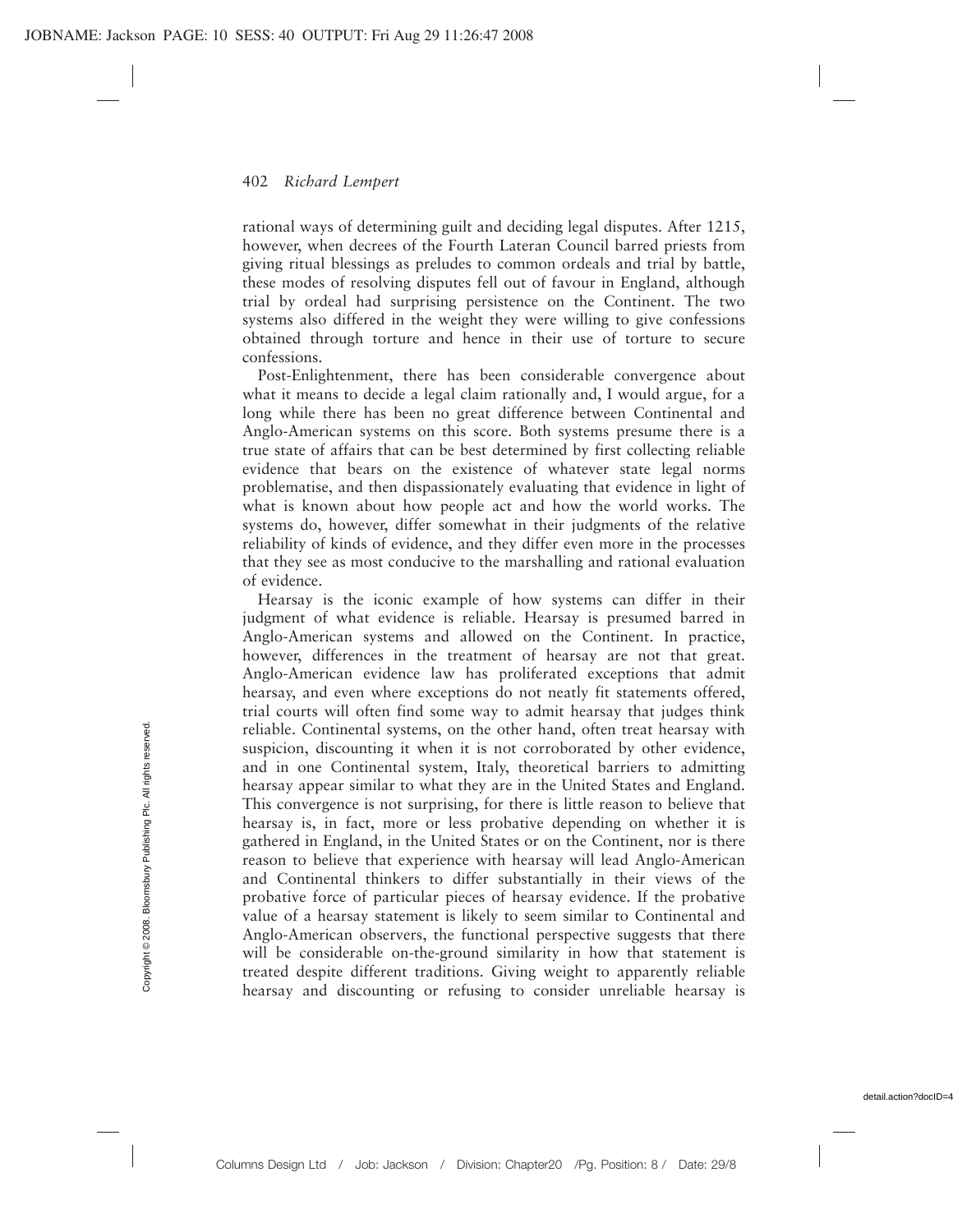impelled by a common rationalist commitment to the evaluation of reliable evidence and by the relationship of this commitment to the legitimacy of judicial verdicts.

When we move beyond issues of fundamental fairness and basic epistemological requirements for rationally evaluating evidence to the procedures that are most likely to promote the fair and rational evaluation of evidence, there is considerable room for historically (that is, path dependent) and culturally rooted differences in how Anglo-American and Continental systems gather and present evidence and adjudicate cases. This is possible because there is 'more than one way to skin a cat'. A variety of different approaches to adjudication may yield results that are in the aggregate sufficiently fair and rational to be accepted by parties and observers and hence to allow legal institutions to play the integrative role that Parsonian systems theory demands. Partisans of one system or the other may present reasoned arguments why their favoured approach to adjudication should be preferred, but to date no one to my knowledge has ever shown empirically that one system produces more accurate verdicts than the other, is less likely to convict the innocent or favour more powerful parties or is more likely to yield verdicts that meet with widespread popular resistance. Indeed, it is the absence of empirical evidence that allows disputes between partisans of the Anglo-American and Continental systems to flourish.

Most commentaries on comparative procedure, including *Faces of Justice,* focus not on the system-level contributions that legal institutions make to social integration but rather on differences in the rules and behavior that govern court cases. These differences appear stark. The Anglo-American system in its purest form believes that a group of unbiased lay people (that is, a jury) exposed to the evidence and arguments that opposing parties think most support their positions is the best means of determining where truth in litigation lies. It also believes that with proper instructions the jury can state the legal implications of the facts they have found.11 The Continental system in its purest form has treated the truth as unitary and proceeds on the assumption that the judicial discovery of the truth best proceeds in a unitary fashion. Thus the iconic figure in Continental jurisprudence is the investigating judge who himself seeks out evidence and follows it, wherever it leads, to discern the truth.

<sup>&</sup>lt;sup>11</sup> The belief that juries exposed to conflicting stories can find facts accurately enjoys considerable research support, but faith in the jury's ability to understand the meaning of instructions and to correctly apply the law, as explained in the instructions, to the facts at hand rests on shakier ground. For a synthetic overview of the jury's strengths and weaknesses in finding facts and applying the law see N Vidmar and VP Hans, *American Juries: The Verdict* (Amherst, Prometheus Press, 2007) ch 7.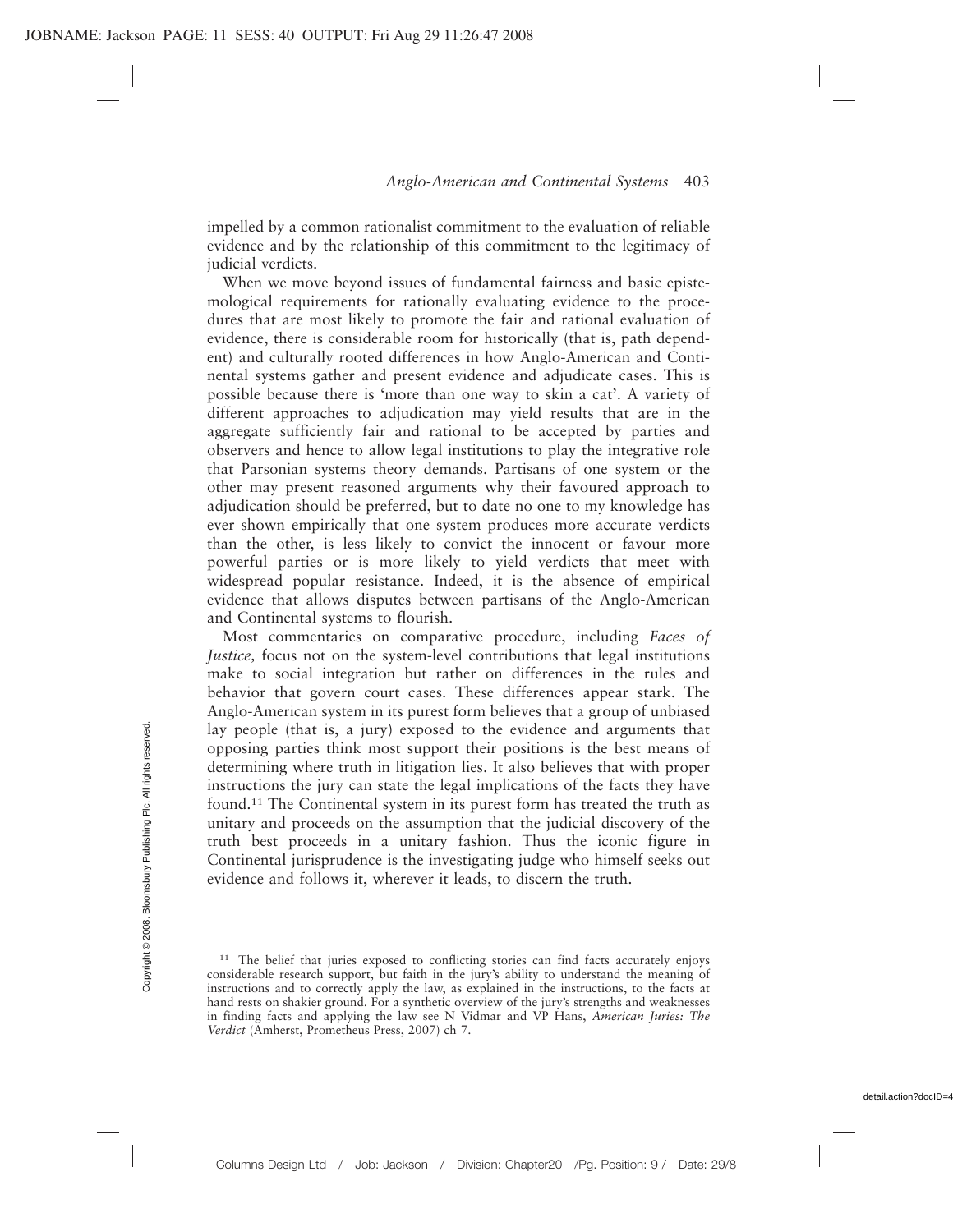The usual practice on the Continent is different. In criminal cases, an investigating agency, analogous to the police/prosecution pairing in Anglo-American systems, prepares a dossier setting forth the facts uncovered. The court then uses this dossier, perhaps supplemented by testimony from and questioning of the accused, a complainant and expert or other witnesses, to decide the case. On the civil side yet more is left to the parties. Unlike the Anglo-American system, where the jury has long been a favourite research subject, there has been little empirical scholarship on the ability of Continental courts to reach fair and accurate trial decisions.12 What little research exists focuses mainly on whether lay judges in mixed court systems have substantial independent influence on the cases in which they sit. The answer with respect to verdicts has been a resounding 'no', although some work has suggested that lay judges may have more of an influence on sentencing decisions than they do on verdicts reached.<sup>13</sup>

Another iconic difference between the Anglo-American and Continental systems is that trial courts on the Continent give reasons for their decisions while Anglo-American courts do not do so when trial is to a jury. In discussing the relative merits of the two systems with Continental scholars and their Anglo-American sympathisers, this difference is often presented to me as trump by those who assert the superiority of Continental-style adjudication by professional judges. Indeed, many Continental observers

<sup>12</sup> This is my impression, but I have not searched the foreign literature, and there may be research on the fairness and accuracy of professional judges I do not know about. Machura touches on this issue in a survey of lay assessors in two German cities: see S Machura, 'Interaction Between Lay Assessors and Professional Judges in German Mixed Courts' (2001) 72 *International Review of Penal Law* 451. He reports that 84% of the lay assessors he interviewed in one city and 79% of those he interviewed in the other thought that the verdicts in the cases they sat on were either 'very' or 'quite' just. I would not give too much weight to survey data of this sort in assessing the competence of professional judge or mixed tribunals.

<sup>13</sup> The first study published in English to document this that I know of is G Casper and H Zeisel, 'Lay Judges in the German Criminal Courts' (1972) 1 *The Journal of Legal Studies* 146–191. Their finding that lay judges on mixed courts almost always have the same verdict preferences as the professional judge or judges has been replicated by a number of other scholars. Indeed, in some courts the lay judges are known as 'nodders' because they seem to do little more than nod their heads in agreement with the professional judge or judges. A recent study based on a survey of lay judges who sat in lower criminal courts in two German cities by the sociologist Stefan Machura presents a more nuanced view of the situation but the study does not seem to differ greatly from the received knowledge in its bottom line: see *Ibid*. Machura documents various structural reasons that serve to limit the influence of lay judges, such as their ignorance of the case before it begins and the ability of the professional judge to negotiate what Americans would call 'plea bargains' without consulting their lay counterparts. He also notes the large degree of agreement between lay and professional judges, but in doing so he cites survey responses that indicate that lay judges feel they have had some influence on proceedings by influencing the professional judge's views. He notes, however, that the influences his lay respondents report may be slight and that professional judges prefer informal proceedings to formal voting. Keeping things informal help a professional judge keep control of the deliberations, making it difficult to know when lay judges have influenced proceeding and, in particular, whether their presence resulted in a verdict different from that which the professional judge or judges sitting alone would have reached.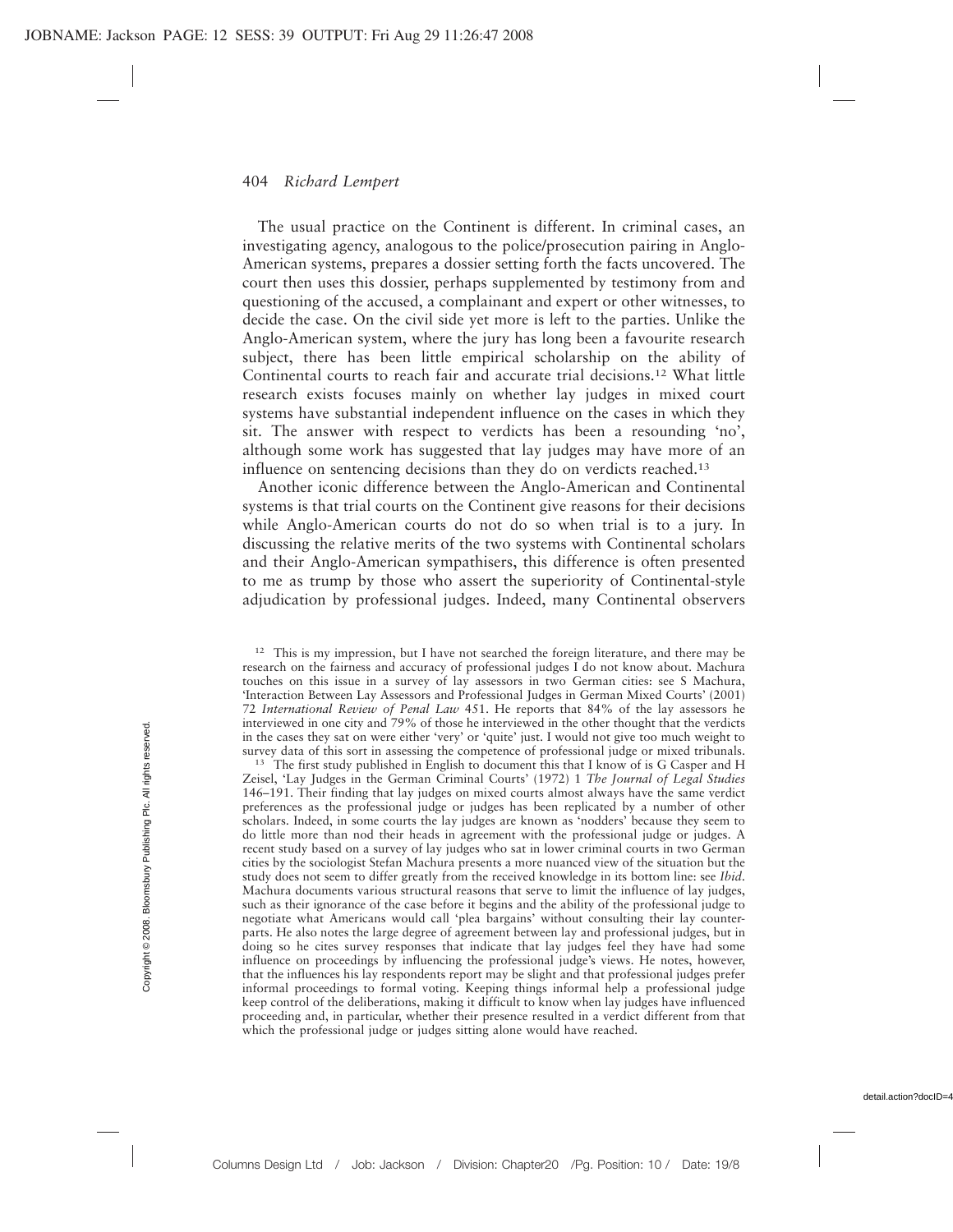find it hard to imagine a modern legal system that can pronounce verdicts without giving reasons. The difference seems to me, however, to be overdrawn. First, jury decision-making is not necessarily antithetical to reason-giving. Even though the Anglo-American jury does not provide reasons for its decisions, some countries that have adopted jury systems have required their juries to give reasons,<sup>14</sup> and in the United States the use of special verdict forms that specifically probe the facts the jury found is not uncommon, especially in civil cases. Second, and more importantly, reasons for jury verdicts are often transparent if one cares to look. The jury are told that they can only find for the moving party (plaintiff or prosecution) when certain facts hold. When a verdict is for the moving party, the reason is obvious: The jury believed all the facts necessary for the plaintiff or prosecution to prevail. If, for example, conflicting testimony was given on a crucial point, then the jury must have believed the testimony of the party that had to prove the point to win. Matters are less transparent when verdicts are for defendants, but at least we know that some facts essential to the plaintiff's or prosecution's case were not shown to the requisite degree of proof.

It may be objected that a jury may not have actually found crucial facts in the way their verdict implies, and that if they gave reasons for their verdicts, as judges do on the Continent and in bench trials in the United States, this would be known. The comparison here, however, assumes that judges' reasons accurately reflect how they assessed the evidence and what motivated their decisions. Judges are smart people, familiar with the law. They know what reasons will support a verdict and which will not. Hence, whatever a judge thought of the evidence and whatever motivated a decision, a judge is unlikely to craft an opinion that rests the verdict on an unsupportable ground. Indeed, reason-giving is open to abuse. I recall one conversation with a European judge who told me that on the rare occasions where his opinion did not prevail on a mixed court, he might write an opinion that would lead the appellate court to reverse the decision that he was, in theory, advocating.15 Jurors, of course, do not have professional legal knowledge, and if they had to specify the reasons for their verdicts, they might well offer unacceptable justifications, sometimes because their reasons were in fact unacceptable and sometimes because

<sup>14</sup> SC Thaman, 'Europe's New Jury Systems: The Cases of Span and Russia' (Spring 1999) 62 *Law and Contemporary Problems* 233. Austria, like Spain, requires its juries to give reasons for their verdicts.

<sup>&</sup>lt;sup>15</sup> Even when the lay judges' views have prevailed over that of the professional judge on a mixed court the task of laying out the reasons for the verdict is typically assigned to the professional judge. Because mixed courts often strive to reach an informal consensus rather than bring matters to votes, it may be that the lay judges will not realise they have not persuaded the professional judge to their views, so they will not suspect that a judge might try to subvert their verdict through the opinion he writes.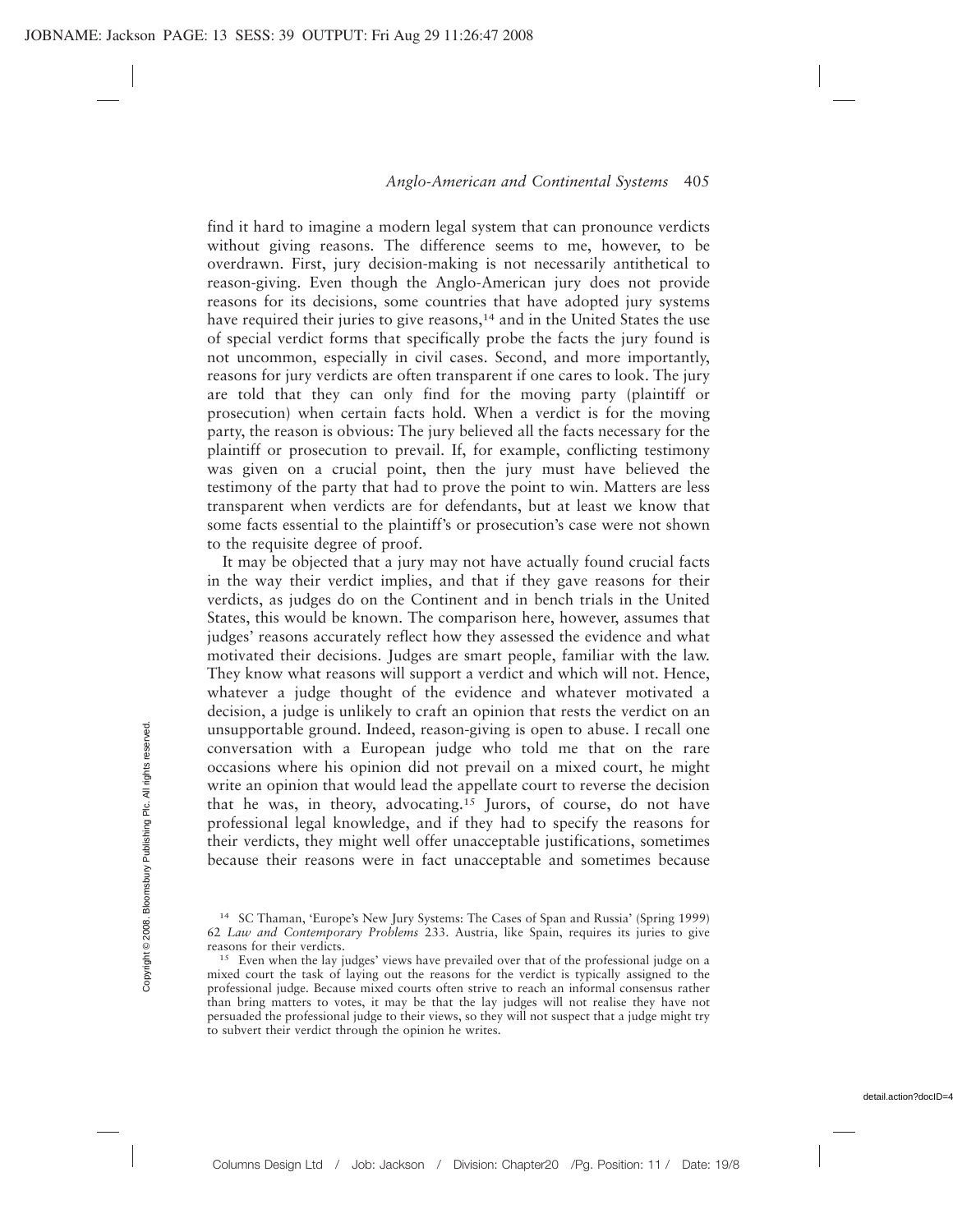they did not know how to convey clearly what motivated them.16 The fact that we do not learn when a jury has relied on unacceptable reasons does not mean that juries are less faithful to the law than a judge who might reach a verdict unsupported by the facts or law, but who knows enough to disguise this in an opinion.

The requirement that Continental courts provide reasons does, however, have an important functional implication. Together with the dossier that accompanies the case, written reasons allow an appellate court to overturn a verdict below by rejecting the trial court's reasons and substituting its own judgment. In this sense the Continental system serves well the hierarchical bureaucratic state that Damaška describes in *The Faces of Justice*. But hierarchical control is not something that only Continental governments want or need. Any modern state seeks significant control from the top. Anglo-American courts too have means that allow higher courts to supervise the verdicts of trial courts and ensure that trial court verdicts are acceptable. They can use the rules of evidence to this end. Almost every trial contains some evidentiary error, for shortcuts are often taken in the presentation of evidence, and admissibility decisions are often based on rules of thumb rather than on a close technical analysis of what is and is not admissible. The upshot is that when an appellate court wishes to overturn a verdict below, it can invariably find some justification. Conversely when a higher court does not wish to disturb a verdict, it can ignore evidentiary error or recognise error but find it harmless.

From a functional standpoint it would appear to be no accident that rules of evidence began to arise in England at about the time that other, more direct means of jury control, such as actions of attaint brought against jurors who did not decide as the Crown through its judges wished, were disappearing. No state can afford to trust decisions about the exercise of its coercive power entirely to the masses, and although the jurors who were eligible to sit on cases in the 17th, 18th and early 19th centuries were by no means 'the masses', they were an element beyond direct hierarchical control.17

Overturning verdicts for evidentiary error is, to be sure, a clumsier way of exercising hierarchical control than the substitution of judgment which the review of a case dossier in light of a trial court's reasons allows. What makes it inefficient is that the standard remedy for evidentiary error is to remand the case for a trial in which the error will be corrected, and there is no guarantee that a verdict an appellate court wished to reject will be

<sup>&</sup>lt;sup>16</sup> We see something like this when jurors are given verdict forms that require them to respond to specific questions. Occasionally the answers they give are inconsistent or do not support the verdict they render.

See, eg, *Bushell's Case* (1670) 1 Freem 1, and Vaughan 135.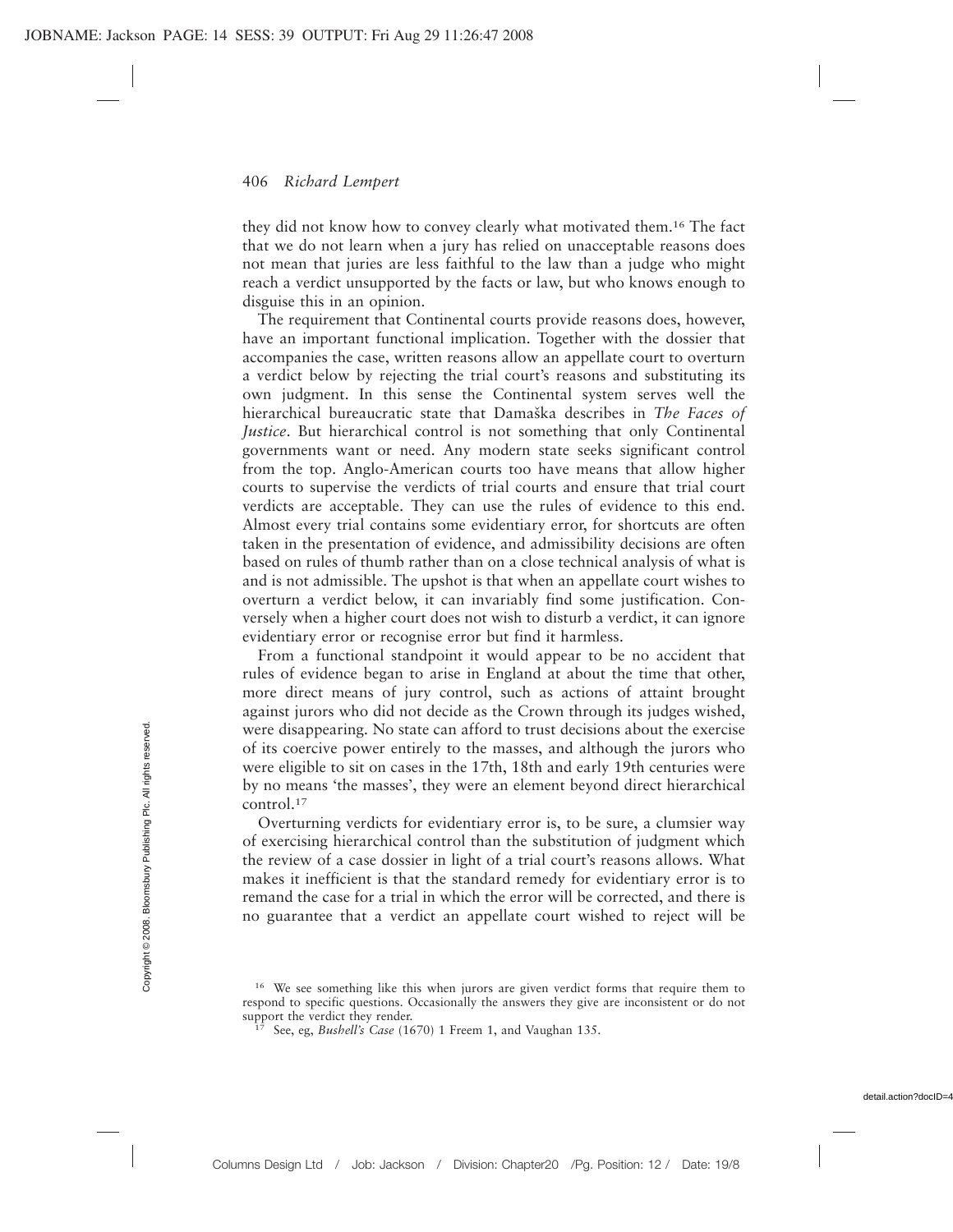different because an evidentiary error is avoided on retrial.18 At least in the United States, however, appellate courts are becoming more adept in substituting judgment even when they are reversing for evidentiary error, most commonly in cases involving scientific evidence where they opine that without the evidence they have found wrongfully admitted, the party proffering the evidence has no case. Moreover, even when an appellate court does not mandate a result, remanding for evidentiary error may predictably result in a party's decision not to pursue the case further or may stimulate a compromise verdict that the appellate court would have found acceptable.

In the United States, however, there is an important exception to the power that appellate courts gain through their ability to reverse for evidentiary error. When an accused criminal is acquitted, he cannot be tried again on the same charge even if the acquittal would not have occurred but for a trial judge's error in admitting or excluding evidence. It might seem that criminal cases are where hierarchical control would most matter to those with state power. This may well be true, but juries have seldom posed substantial obstacles to the exercise of hierarchical control. Most criminal charges have no implications beyond their outcomes, and where charged crimes have a political dimension convictions are often easy to come by because jurors ordinarily share the views and prejudices of the authorities who have ordered the prosecution. Acquittals are most likely in situations where substantial public sentiment, although not necessarily majority sentiment, favours the accused. Acquittals in these cases may, ironically, do more to defuse tensions and allow the peaceful maintenance of state authority than would follow from the convictions the state seeks. In a less democratic society matters might be different, for in such states legitimacy may play a lesser role than minimally disguised power in maintaining the government.

Lest I be misunderstood, let me make state clearly that the fact that appellate courts can exercise hierarchical control by reversing trial verdicts for evidentiary error does not mean that the Anglo-American and Continental systems are equally effective in enabling hierarchical control. Thus, I am not disagreeing fundamentally with Professor Damaška's analysis. Rather, my point is that even if law's contribution to social integration is functionally necessary, a social system can persist with contributions toward this end that fall considerably short of perfection. The degree to

<sup>&</sup>lt;sup>18</sup> Thus, the United States Supreme Court twice reversed verdicts for Sallie Hillmon in her famous law suit against the Mutual Life Insurance Company, apparently feeling that she was engaged in insurance fraud and that a jury had mistakenly believed her story. But Ms Hillmon eventually received most of what she claimed due. For a fascinating account of this case, and a suggestion that it was the Supreme Court rather than two juries that was mistaken on the facts, see M Wesson, 'The *Hillmon* Case, the Supreme Court and the McGuffin' in R Lempert (ed), *Evidence Stories* (New York, Foundation Press, 2006) 277–305.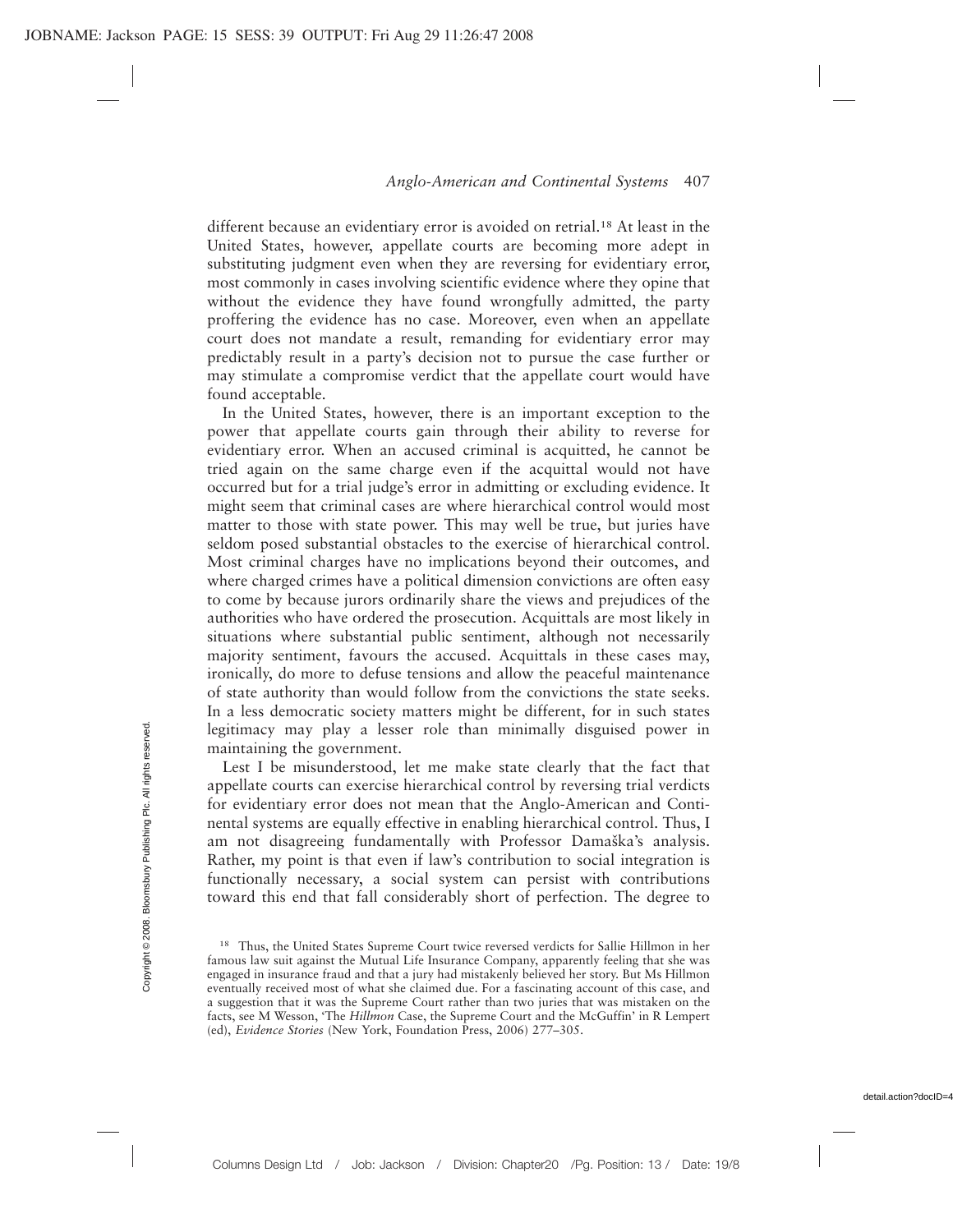which institutional arrangements facilitate particular outcomes may, however, tell us something about how important that outcome is to the system in question. A strong jury system is, for example, not necessary to democratic government just as it is not incompatible with considerable hierarchical control, but at some point system demands may mean that jury justice cannot be tolerated. A likely example is post-Communist Russia. Jury trial was an early and popular reform as Russia moved toward democracy. But allocating real power to juries became less tolerable as the Russian state under Putin became a far more hierarchically directed and authoritarian regime. Thus it is not surprising that since Putin's advent, jury justice has been largely gutted, and in any case where central authorities seek to achieve certain results, they can do so regardless of what a jury might decide at trial.<sup>19</sup>

A third important difference between the Anglo-American and Continental legal systems is the difference between entrusting evidence gathering to an investigating judge or an agency charged with reporting all the relevant evidence it finds (whichever way it cuts) and leaving the gathering and presentation of evidence to adversarial parties. Both systems arguably respond to the same functional requisite: that the collection and presentation of evidence be handled in a way that seems fair and allows for rational judgments based on reliable facts. Seen in this light, the difference between the systems appears small, for each allows considerable evidence to be amassed for presentation to the court. The Continental system not only entrusts evidence gathering to a person or agency that is nominally neutral, but it also provides ways for the parties to add to or influence the information included in the dossier and to add to that evidence in court proceedings. The Anglo-American system<sup>20</sup> is seemingly different, for evidence gathering is entrusted to the parties and they are, with rare exceptions, expected to assemble and present only that information that helps their cases. But the situation on the ground is not the private knowledge situation that exists in theory. Parties commonly agree to or are required to share considerable information. In civil cases by the time a case reaches trial a party through discovery will know the opposing party's legal theories and almost all the evidence that will be offered to support them. Defendants in criminal cases know specifically what they are charged with,

<sup>&</sup>lt;sup>19</sup> Compare Thaman, above n 12, with SC Thaman, 'The Nullification of the Russian Jury: Lessons for Jury-Inspired Reform in Eurasia and Beyond' (2007) 40 *Cornell International Law Journal* 355. See also Stephen C Thaman, ch 6.

<sup>&</sup>lt;sup>20</sup> I know far less about what occurs in Britain and her former colonies than I do about how matters proceed in the United States, so what I write below may be truer of the American legal system than of Anglo-American systems in general.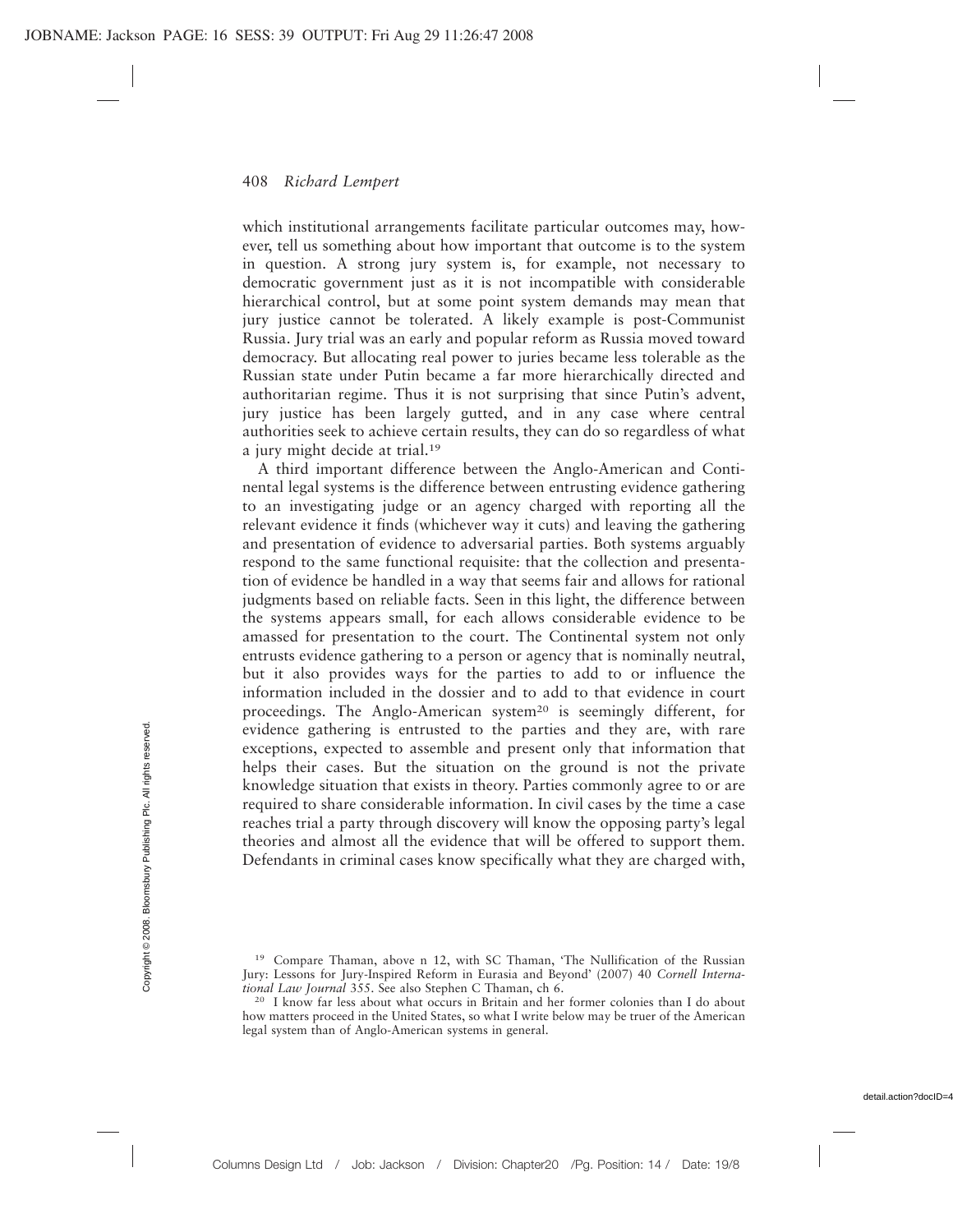and through preliminary hearing testimony, the receipt of *Brady* material,<sup>21</sup> their own contact with the state's witnesses and informal information sharing with the prosecution often begin trial with considerable knowledge of the case the state will present. At one time, the prosecution had no reciprocal access to the defendant's evidence or planned trial strategy, but increasingly the defendant must reveal information in order to acquire information in the state's possession, and defences most likely to surprise the state or to require advance preparation to counter, like alibi defences or the insanity defence, often must be noticed in advance of trial.

State authority would most likely be undercut if too many criminal defendants were acquitted, for this would cast doubt on the fairness and effectiveness of a state's social control mechanisms and suggest a state was not adequately protecting its inhabitants. But both Anglo-American and Continental systems have mechanisms to ensure that too many acquittals do not happen. Most important is the resource advantage the state enjoys over all but the wealthiest criminal defendants. Thus in both Anglo-American systems and on the Continent criminal cases are typically characterised by such an imbalance of evidence that defendants are persuaded either to plead guilty or, if guilty pleas are technically unavailable, to refrain from mounting substantial defences. Foregoing a meaningful defence is not necessarily bad, for a meaningful defence may not be available. The state's evidence is presumably overwhelming because the defendant is overwhelmingly likely to be guilty.

We can, however, ask whether this presumption necessarily holds. Recent studies in the United States have indicated that in a troublesome proportion of cases where defendants were convicted of rape or murder, which are the most seriously punished ordinary crimes, the defendants were in fact innocent when they stood trial.<sup>22</sup> It would not be surprising if false conviction rates were similar in England and on the Continent.<sup>23</sup>

<sup>&</sup>lt;sup>21</sup> *Brady* material is significant exculpatory material that the state uncovers in its investigation which it is required to turn over to the accused. *Brady v Maryland* (1963) 373 US 83.

<sup>&</sup>lt;sup>22</sup> HA Bedau and ML Radelet, 'Miscarriages of Justice in Potentially Capital Cases' (1987) 40 *Stanford Law Review* 21; SR Gross, K Jacoby, DJ Matheson, N Montgomery and S Patil, 'Exonerations in the United States 1989 Through 2003' (2005) 95 *Northwestern Law Review* 529–533; MD Risinger, 'Convicting the Innocent: An Empirically Justified Wrongful Conviction Rate' (16 September 2006), available at SSRN: <http://ssrn.com/abstract=931454> accessed 19 June 2008; SR Gross and B O'Brien, 'Frequency and Predictors of False Conviction: The Problem, and Some Data on Capital Cases' unpublished manuscript on file with the author [2007]. Estimates of the proportion wrongfully convicted range from about to 2% to about 5%.

<sup>&</sup>lt;sup>23</sup> Anecdotally, support for juries in Japan and the country's eventual move to mixed courts was stimulated by two cases in which defendants sentenced to death were later proven innocent. There is similar anecdotal evidence of wrongful convictions in Great Britain, but I know no systematic attempts to identify the wrongfully convicted in either country or in any other country in Europe.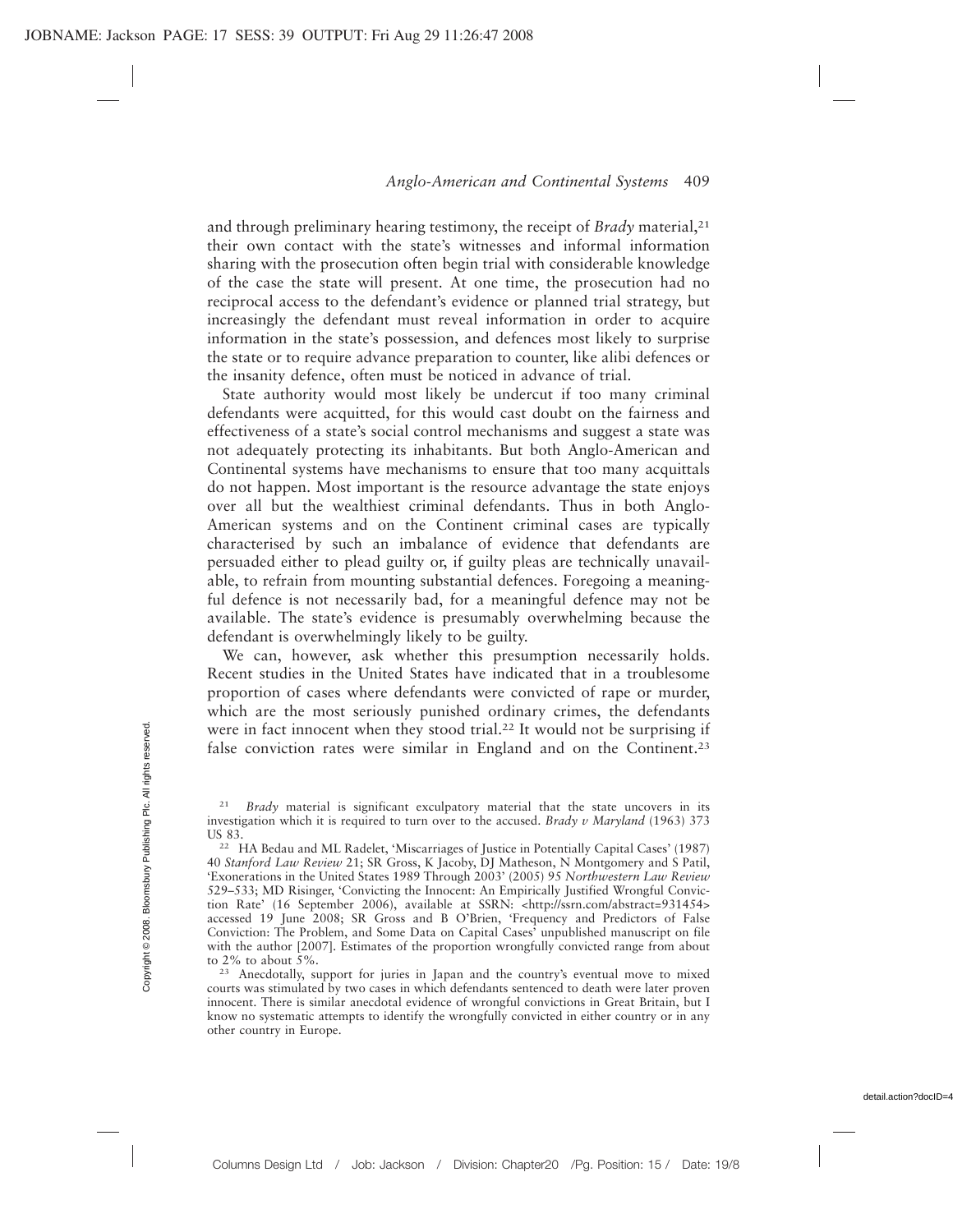The kinds of misleading evidence that in the United States result in wrongful convictions, such as mistaken eye witness identifications, faulty forensic science and psychologically coerced confessions, are also likely to play an important role in English and European trials. Other structural problems also conduce to error by diminishing the likelihood that faulty evidence will be refuted. Criminal defence counsel in the United States are often over-worked, under-compensated or simply incompetent; funds for experts to check the state's forensic science evidence are limited if they exist at all; and once the police or prosecution decide to arrest a person they have strong professional incentives to make the arrest stick. I don't know of research that documents similar shortcomings in Continental justice systems, but I would not be surprised if similar systemic biases and deficiencies exist. I say this not just because psychological and organisational limitations are not bounded by the Atlantic Ocean but also because criminal justice systems lose legitimacy when they do not solve crimes and secure the convictions of those who are officially claimed to have 'done it'.

My thesis to this point is that if we focus not on how Anglo-American and Continental legal systems ideally go about their judicial business but on the relationship between legal systems and social integration, we see that the two systems face similar challenges and in large measure operate under similar post-Enlightenment constraints. Although the systems have devised somewhat different mechanisms for meeting those challenges, like the thylacine and the wolf they have evolved to do much the same thing. Seen in this light, Professor Damaška's observation that the pure systems of his ideal types are nowhere to be found is expected rather than remarkable. There is no reason why bench trials should not be common in the United States and Britain or why some judges should not ask their own questions of witnesses, or freely admit hearsay evidence or appoint court experts. Similarly no functional necessity precludes Continental systems from giving parties a role in developing evidence, using juries in some cases or regarding hearsay with such suspicion that it is ignored entirely.

The Anglo-American and Continental systems are not pure manifestations of the ideal types Professor Damaška gives us<sup>24</sup> because they don't have to be. What they do have to be are generally acceptable ways of deciding cases, which in today's world means they should be based on the apparently rationale and unbiased evaluation of reliable evidence. So long as these requisites are met, judicial dispute resolution will contribute to social integration.<sup>25</sup> Nothing about the functional role of courts means there is only one way they can fill their function.

<sup>&</sup>lt;sup>24</sup> This is a fact Damaška not only recognises but highlights.

<sup>&</sup>lt;sup>25</sup> I have in this chapter focused on courts and how their adjudicative activities contribute to social integration. This is by no means the only way in which legal institutions play an integrative role in society. Contract law, for example, is crucial to economic coordination.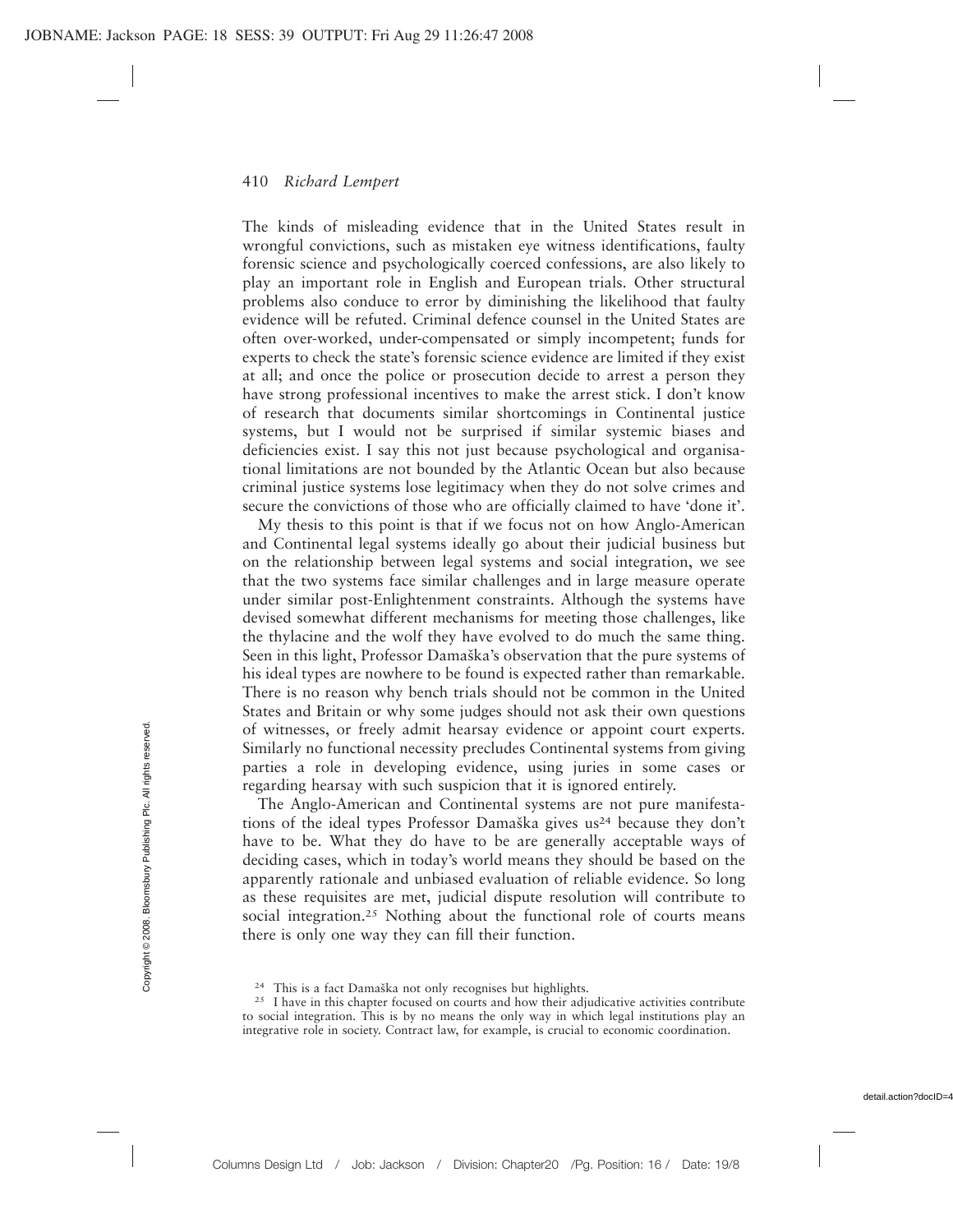Given this functional leeway, it is not surprising that *within* both the Anglo-American and Continental legal worlds, systems of evidence gathering and adjudication have evolved differently and that what seems to be a unitary Continental or Anglo-American tradition when viewed from afar has long dissolved into a set of country or even locality-specific practices when viewed close up. One need only compare Dutch, French, Italian and German legal proceedings now or even 50 years ago to appreciate this. Nor is it surprising that within systems differentiation is ongoing. Italy's adoption of a hearsay rule similar to that of the United States is a Continental example of divergent evolution within a tradition while Great Britain's abolition of once available jury trial rights in cases where they remain available in the United States is a similar example on the Anglo-American side.

Moreover, I expect that the breakdown of the Continental and Anglo-American ideal types will only accelerate. Increased international interchange promotes borrowing across traditions, for such interchange means that legal elites develop a better appreciation of alternative ways of case processing and that ordinary people, through the media, travel and other sources, find that what was once an entirely alien approach to legal action has some familiarity. Taking an evolutionary perspective, I would expect borrowing across traditions to be most likely where aspects of the Continental or Anglo-American tradition seem functionally superior to received ways of doing things. A Continental example of such borrowing may be the increased role for defence counsel in questioning the state's evidence and ensuring that evidence favourable to the defendant is part of the case record. An Anglo-American example is the increased responsibility placed on trial judges to monitor the quality of scientific evidence and an apparent increase in the willingness of judges to appoint neutral court experts. Both examples of borrowed procedure are thought to make for fairer, more accurate verdicts. In this respect, they strengthen the law's capacity to resolve disputes legitimately, which in turn makes the law a more effective agent of social integration.

Globalisation poses special problems for the law as an instrument of integration. Not only do legal norms and cultures compete for authority on the world stage, but also no nation is committed to an integrated global system of government. Yet there is enough global interchange and there are enough situations where countries, organisations and even people must cooperate cross-nationally that some degree of social integration at the global level is necessary for everyone's well-being. If the legal sphere is, from a functional standpoint, the lead institution in promoting social integration at the national and subnational levels, can it play a similar role in global society? Or to put the point more strongly, can we build a globalised society without legal institutions that promote its integration? The Parsonian theory I have built this discussion on would say 'no'.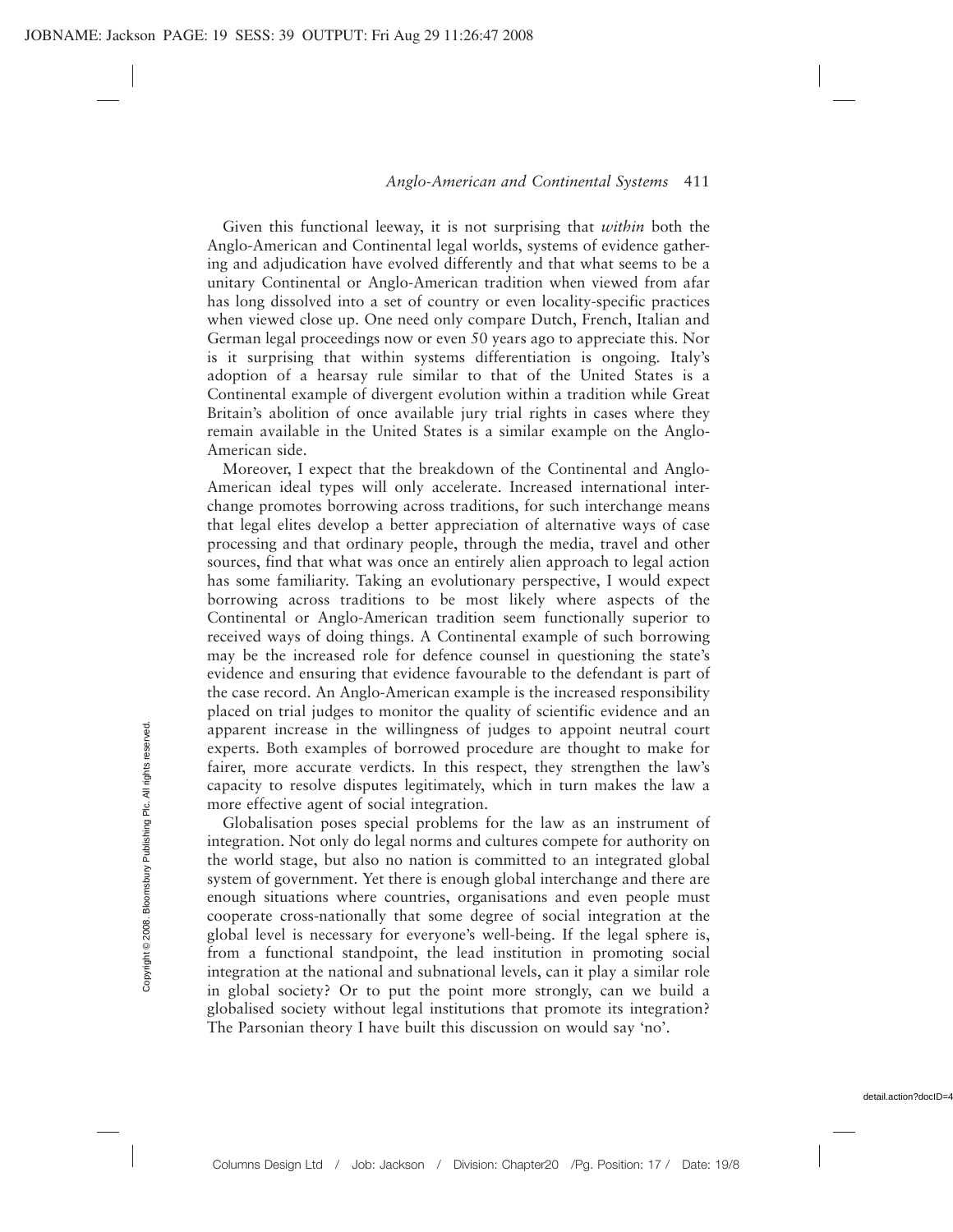This problem is not an abstract one, but is faced every day in those spheres where globalisation is most advanced and where close ties across national borders add the most value. Perhaps the best example is multinational commerce. Those engaged in multi-national commerce cannot escape entirely the legal regimes of those countries in which they do business, which means they cannot escape inconsistency in the laws by which they are regulated.<sup>26</sup> However, it seems safe to say that most organisations that do business internationally would prefer regulation under a single legal regime, one that employs similar regulatory and dispute resolution procedures no matter where disagreements arise. Without a world government in place, the functional imperative of integration has led the most active players in the world trade system to try to establish their own legal system. In some measure they have been able to do so through the establishment of a regime of international arbitration<sup>27</sup> that can yield judgments binding under different countries' domestic laws. Commercial forces have also influenced and taken advantage of international treaties, which sometimes establish their own special tribunals. Even when tribunals are not established, treaty law is often binding on and enforceable by court judgments within nations.

What is happening internationally replicates what happened domestically in England and on the Continent centuries ago. Merchants of various sorts as well as labour guilds established their own laws and courts to deal with disputes within their ranks. As national legal systems developed, much of the business of these courts was taken over by national court systems and the norms they enforced were incorporated into official law or replaced by it.28 Whether something like this will happen on a global sphere is a question I have no way of answering. A related question is what procedures will best serve the function of societal integration at the global level. Arbitration procedure suggests that the procedures that emerge will be a blend of Continental and Anglo-American traditions. One the one hand, rules of evidence are relaxed in arbitration and there is no jury. On the other hand, arbitrators are passive judges and the parties are responsible for developing their cases. Reason giving, which is sometimes seen as the most important distinction between Anglo-American jury trials and Continental judge or mixed-court systems, is sometimes expected in

<sup>26</sup> Witness Microsoft's antitrust difficulties in the United States and the EU and the different resolutions it has had to accede to.

<sup>27</sup> See, e.g., Y Dezalay and B Garth, *Dealing in Virtue: International Commercial Arbitration & the Construction of a Transnational Order* (Chicago, University of Chicago Press, 1997).

<sup>28</sup> Merchants' courts have not entirely disappeared. See, eg, L Bernstein, *'*Merchant Law in a Merchant Court: Rethinking the Code's Search for Immanent Business Norms' (1996) 144 *University of Pennsylvania Law Review* 1765.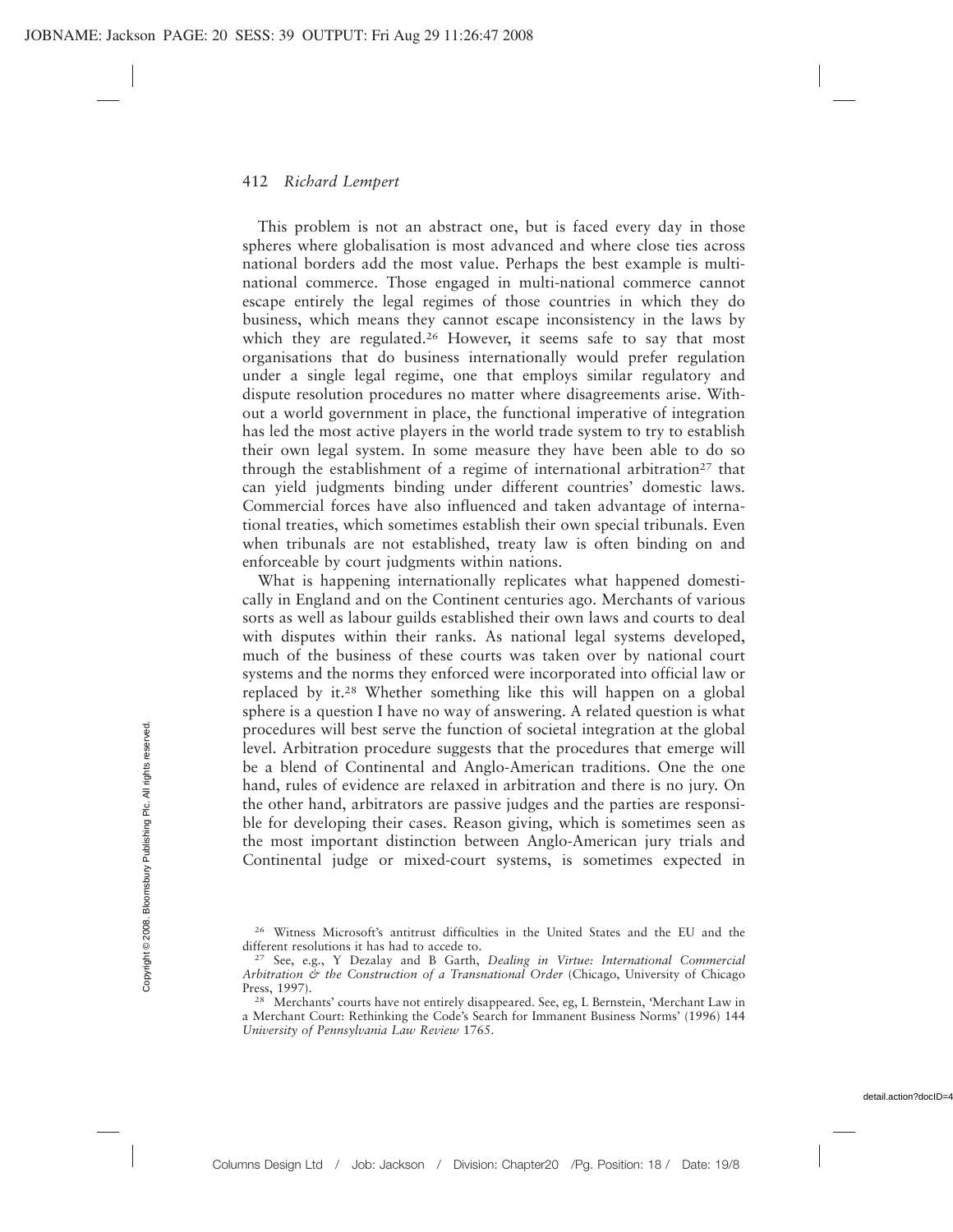arbitration proceedings and sometimes forbidden. So if we look to arbitration for a clue as to the procedures that are functionally best suited to promoting social integration, supporters of both the Anglo-American and Continental systems can point to ways in which the procedures they espouse are superior. But it may be a mistake to look to arbitration, international or otherwise, for such a clue. At the core of Professor Damaška's book is a set of arguments that associates ways that legal systems handle cases with the structures and goals of types of governments. The legal forms that might best promote the integration of a mature globalised state are likely to depend on how that state is organised, which from today's vantage point is unknowable.

Professor Damaška's great book, *The Faces of Justice and State Authority,* opened its readers' eyes to how Anglo-American and Continental legal procedures articulate with the societies in which they are found, and it alerted readers to issues that arise in considering this articulation. I have tried to examine the connections of procedural law and society at a yet more abstract level. I have not written a great book, just a short chapter. It is highly speculative, and I do not know if it succeeds as a work of theory. But I do hope it succeeds in its primary purpose, as a tribute to Professor Mirjan Damaška.